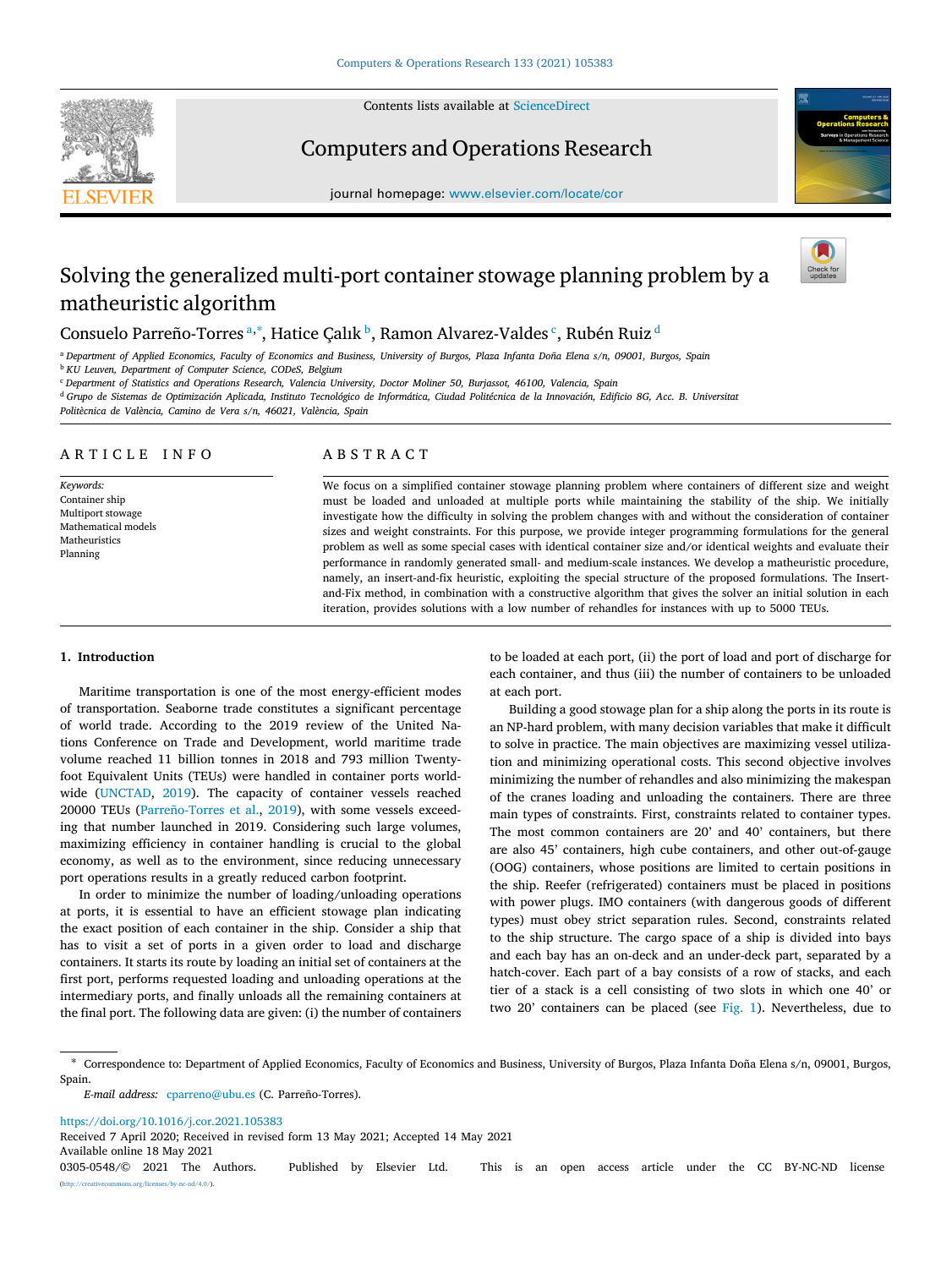

**Fig. 1.** Container ship scheme.

<span id="page-1-0"></span>the structure of the ship, there may be some odd-slots in which only a 20' container can be placed. The weight and the height of each stack are limited. If a container has to be unloaded at a port, all containers on top of it in the same stack going to later ports must be unloaded and loaded again, causing *rehandles*. If the container is under deck, all containers on deck in the same bay must be rehandled. Below deck, the containers are secured by cell guides. On deck, they are secured by lashing rods, of limited strength, or lashing bridges. Containers on deck cannot block the line of sight from the pilot house to the sea in front of the ship. Third, constraints related to the sailing conditions. For a ship to be allowed to leave a port it must satisfy stability and stress forces constraints. There are also limits for the maximum and minimum draft and limits for the trim (inclination of the ship). A complete description of the technical requirements can be found in [Jensen et al.](#page-13-2) ([2018\)](#page-13-2).

Optimizing the stowage plan taking into account all practical constraints is very hard. In the pioneering work of [Botter and Brinati](#page-13-3) ([1992\)](#page-13-3), they considered all the constraints related to stability and other forces acting on a vessel and developed an integer linear model. They defined a binary variable for each container, position, and port and for every loading or unloading movement so as to ensure that the constraints are satisfied after each move, but this resulted in a huge number of variables, in the order of 10<sup>9</sup> even for small instances of 1000 TEUs and 6 ports and the model was not tested. Subsequently, two main strategies have been developed. One research line addresses a simplified problem, keeping its basic structure and progressively adding the most important constraints. The basic problem, where all the containers are of identical size and no additional constraints are present (stability, maximum weight, etc.), is referred to as the *Container Stowage Planning Problem* (CSPP) and it has been proven to be NP-Hard ([Avriel et al.](#page-13-4), [2000](#page-13-4)). For the CSPP, several integer programming (IP) formulations and exact algorithms have been proposed, as well as heuristic approaches that can efficiently solve very largescale instances. On the other hand, another line of research follows a hierarchical decomposition of the problem where container groups are first assigned to specific sections of the ship and then the exact positioning of each container is decided for each section. This paper aims to fill the gap between these two strategies by providing methods to solve the CSPP with container weight- and size-related constraints for instances with thousands of containers.

Our contribution is three-fold: (1) We introduce three generalizations of the CSPP, which come with several additional complexities: (i) the CSPP with 20' and 40' containers, container weights, and stability constraints, (ii) the CSPP with identical container sizes but different weights and stability constraints, and (iii) the CSPP with 20' and 40' containers where stacking constraints are present. (2) We provide an IP formulation for the CSPP, which outperforms the IP formulations proposed in the literature, and for the newly introduced generalizations. (3) Using the decomposable structure of these mathematical models, we develop a matheuristic approach, namely Insert-and-Fix ([Wolsey](#page-13-5), [1998\)](#page-13-5), to solve the more general problem.

The remainder of this paper is organized as follows: Section [2](#page-1-1) reviews the related papers from the literature. Section [3](#page-2-0) describes the problems we study and defines the notation we use throughout the paper. Section [4](#page-2-1) presents the mathematical models that we introduce

for the aforementioned variants. Section [5](#page-5-0) provides the details of the matheuristic algorithm that we develop. In this section, we also introduce a constructive procedure integrated into the insert-and-fix algorithm, which guarantees obtaining a feasible solution even when the solvers cannot provide one within the time limit. Section [6](#page-8-0) details the computational experiments we conduct on our mathematical models and matheuristic algorithms. Finally, we present our conclusions in Section [7](#page-12-0) and also provide some future research directions.

## **2. Related work**

<span id="page-1-1"></span>This section reviews relevant papers that consider container stowage planning where multiple ports are visited. So as not to distract the reader with a lengthy literature discussion, we exclude studies that focus only on single-port problems (see [Larsen and Pacino,](#page-13-6) [2020](#page-13-6) for an up-to-date review).

Although proposals to solve the problem can be traced back to [Kessel](#page-13-7) ([1977\)](#page-13-7), the first mathematical formulation of the CSPP was provided by [Avriel and Penn](#page-13-8) [\(1993](#page-13-8)) and revisited by [Avriel et al.](#page-13-9) [\(1998](#page-13-9)). In addition to this formulation, [Avriel and Penn](#page-13-8) ([1993\)](#page-13-8) introduce a *Whole Columns Heuristic Procedure* to solve the CSPP. Given a transportation matrix representing the demand between each pair of ports, the authors decompose it into two sub-matrices. The containers for the first submatrix are allocated through a simple procedure, whereas binary linear programming is used for the second sub-matrix. [Avriel et al.](#page-13-9) ([1998\)](#page-13-9) extend this idea by using a dynamic slot-assignment scheme leading to a more efficient heuristic, which is referred to as the *Suspensory Heuristic Procedure*. The first metaheuristic approach by [Dubrovsky](#page-13-10) [et al.](#page-13-10) ([2002\)](#page-13-10) provides a genetic algorithm with an efficient solutionencoding scheme. This algorithm shows a similar performance to that of [Avriel et al.](#page-13-9) ([1998\)](#page-13-9) on the CSPP instances tested and also introduces a ship stability constraint through a penalty function.

[Ding and Chou](#page-13-11) [\(2015](#page-13-11)) point out that it is always possible to assume that the ship is fully loaded when traveling between ports. The transportation matrices satisfying this property are referred to as *full* matrices and [Ding and Chou](#page-13-11) ([2015\)](#page-13-11) present a method for generating such matrices. They further provide a new IP formulation and a heuristic method to solve the CSPP for full transportation matrices. This heuristic generates a stowage plan for each port without considering the transportation information for subsequent ports (hence no lookahead strategy). The computational study by [Ding and Chou](#page-13-11) ([2015](#page-13-11)) on large-scale problem instances indicates that their algorithm performs better than the Suspensory Heuristic of [Avriel et al.](#page-13-9) ([1998\)](#page-13-9) when the number of ports visited is large.

A mixed integer programming (MIP) formulation of the CSPP with an exponential number of variables is proposed by [Roberti and Pa](#page-13-12)[cino](#page-13-12) ([2018\)](#page-13-12). The authors develop a column generation-based lower bounding procedure and combine it with a compact MIP model to solve instances with up to 10 ports and 5000 containers to optimality. Problem instances of this size remain unsolvable by the compact IP formulations available in the literature.

The state-of-the-art compact IP formulation and heuristic method for solving the CSPP have recently been provided by [Parreño-Torres](#page-13-1) [et al.](#page-13-1) [\(2019](#page-13-1)). This new IP formulation has fewer variables than the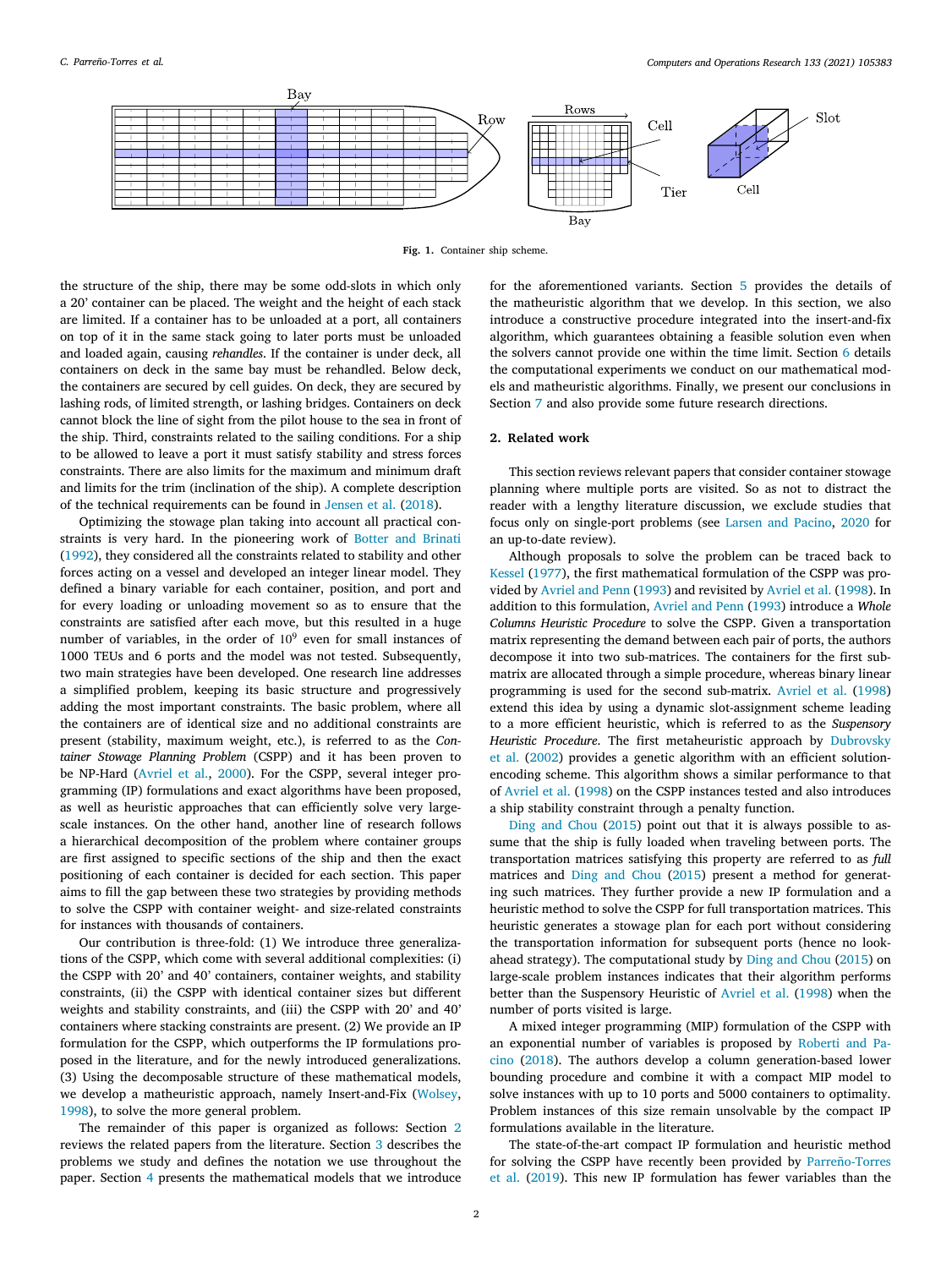formulations by [Avriel et al.](#page-13-9) [\(1998](#page-13-9)) and [Ding and Chou](#page-13-11) ([2015\)](#page-13-11). The authors propose several valid inequalities to strengthen its linear programming (LP) relaxation. The experimental study comparing the three formulations for the CSPP indicates that the new IP model outperforms the previous models by [Avriel and Penn](#page-13-8) ([1993\)](#page-13-8) and [Ding and](#page-13-11) [Chou](#page-13-11) ([2015\)](#page-13-11) in terms of both solution quality and computing time. Moreover, [Parreño-Torres et al.](#page-13-1) ([2019\)](#page-13-1) develop a Greedy Randomized Adaptive Search Procedure (GRASP) and compare it with the heuristic algorithms by [Avriel et al.](#page-13-9) [\(1998](#page-13-9)) and [Ding and Chou](#page-13-11) [\(2015](#page-13-11)) on medium- and large-scale instances that they generate. The GRASP provides very good solutions, of higher quality than those obtained by the previous algorithms, in less than five minutes for every instance tested.

Compared to other combinatorial optimization problems, the literature on CSPP is relatively scarce, and a standard definition of the problem and benchmarks have not yet really been established. For the basic CSPP, some IP models, exact, and heuristic methods can be found. However, the literature lacks methods to solve the CSPP with different container sizes and weights as well as stability constraints. Only the aforementioned paper by [Botter and Brinati](#page-13-3) ([1992\)](#page-13-3) addresses the problem with all of its characteristics.

A common practice is to adopt a decomposition strategy in two phases, solving first a *Master Bay Planning Problem* (MBPP) or a multiport MBPP (MP-MBPP) variant to allocate containers to different sections of the ship and then solving a *Slot Planning Problem* (SPP) to determine the exact position (slot) of the containers in each section. A decomposition of this kind makes it possible to solve the SPP independently for each section including constraints arising in practical problems. However, it does not guarantee an optimal solution for the complete problem. Among the studies utilizing this decomposition structure for multi-port stowage planning problems, [Wilson and Roach](#page-13-13) ([1999\)](#page-13-13) derive a method based on Tabu Search (TS). [Kang and Kim](#page-13-14) ([2002\)](#page-13-14) iteratively solve the MP-MBPP via a greedy heuristic and the SPP via a tree search method, [Pacino et al.](#page-13-15) ([2011\)](#page-13-15) combine an IP formulation for the MP-MBPP and a constraint programming approach for the SPP, and [Ambrosino et al.](#page-13-16) ([2015a,](#page-13-16) [2017](#page-13-17)) provide an MIP formulation for the MP-MBPP and a heuristic for the SPP. [Ambrosino](#page-13-18) [et al.](#page-13-18) [\(2015b\)](#page-13-18) developed a Relax-and-Fix matheuristic approach, which solves at each iteration relaxations of the integer model progressively fixing subsets of binary variables, obtaining good results for very large instances of the MP-MBPP.

Other relevant papers include a variant of the CSPP where the reshuffling cost is not identical for all ports [\(Zhang et al.,](#page-13-19) [2018](#page-13-19)) and an MP-MBPP variant with weight uncertainty ([Li et al.](#page-13-20), [2018\)](#page-13-20). To the best of our knowledge, the combined CSPP with different container sizes, weights, and stability constraints has not been studied in the literature.

## **3. Problem description**

<span id="page-2-0"></span>Container stowage plans use a bay-row-tier coordinate system to identify the position of a container aboard the ship. The bays represent the transverse sections of the ship and are numbered from bow (or forward) to stern (or aft). The rows run the length of the ship, with the starboard rows having odd numbers and the port rows having even numbers. The last coordinate is the tier or layer of the containers. Each position defined by these three coordinates is called a *cell* and it can contain two 20' or one 40' container. We can use a fourth coordinate to identify each *slot* with capacity for one 20' container, as shown in [Fig.](#page-1-0) [1.](#page-1-0)

We consider a ship that visits several ports where container loading and unloading operations are carried out. The boat is empty before the route starts and also when the route is completed. The capacity and structure of the ship are known and we are also provided with the details of the containers to be loaded at each port, with their weight and size and their port of discharge. We thus have to decide the stowage plan of the ship along the whole route in order to minimize

the total number of rehandles. Rehandles are required at a port for unloading containers placed below other containers that do not have to be unloaded at this port and for loading containers in slots below other existing containers. A feasible solution must satisfy the following rules:

- (a) No container can hang in the air. If a slot has a container, the slots below it must also have containers.
- (b) 20' containers cannot be loaded on top of 40' containers, but one 40' container can be stacked on top of two 20' containers (''russian stacks'' or ''mixed stacks'').
- (c) A cell must be either empty or full (both slots occupied).
- (d) Stability constraints are expressed in terms of the longitudinal center of gravity (LCG) and the vertical center of gravity (VCG).

Let us consider a ship with capacity  $\Omega$  TEUs traveling along a trade route consisting of  $N$  ports. The ship has  $B$  bays, where each bay  $b$ contains  $R^b$  rows, and each row r of bay b has  $L^{bc}$  cells with 2 slots each. Let  $B$  be the index set of the bays,  $\mathcal{R}^b$  the index set of the rows in bay  $b$ ,  $\mathcal{L}^{bc}$  the index set of the tiers in row r of bay  $b$ , and  $\mathcal{X}$  the set of the slots at each cell. The total capacity of the ship can be calculated as  $\Omega = \sum_{b \in B} \sum_{c \in R^b} \sum_{l \in \mathcal{L}^{bc}} \sum_{x \in \mathcal{X}} (b \times r \times l \times x)$ . We consider two sizes of containers  $S$ , 20' and 40', and three different weight classes  $M$ , depending on whether the containers are light, medium, or heavy. [Table](#page-3-0) [1](#page-3-0) shows the notation used in the following sections.

Since the slots of a cell must be both occupied or both empty, the number of empty slots after loading operations at each port has to be even.

## **4. Integer programming models**

<span id="page-2-1"></span>In this section we present a *BSW* model, to address the problem considering all the assumptions presented in Section [3,](#page-2-0) *BW* and *BS* models that address the problem by relaxing some of the assumptions, and finally a *Base* model to address the basic problem.

*4.1. A new model with 20' and 40' containers, considering container weights and stability constraints: the BSW model*

We first present the *BSW* model, which involves five sets of binary variables: two sets to identify the position of 20' and 40' containers at each port,  $t$  and  $f$ ; two variable sets to identify those containers that are unproductively moved,  $\tau$  and  $\varphi$ ; and a last variable set to identify empty cells, e.

$$
t_{ij}^{m}(p, x) = \begin{cases} 1, & \text{if one 20' container of class } m \text{ with destination port } j \\ & \text{is stowed in slot (p,x) after the loading operations at} \\ & \text{port } i \\ 0, & \text{otherwise} \end{cases} \tag{1}
$$

 $\forall i \in \mathcal{O}; \quad \forall j \in \mathcal{D}^i; \quad \forall m \in \mathcal{M}; \quad \forall p \in \mathcal{P}; \quad \forall x \in \mathcal{X}$ 

$$
f_{ij}^{m}(p) = \begin{cases} 1, & \text{if one 40' container of class } m \text{ with destination port } j \\ & \text{is stored in cell } p \text{ after the loading operations at} \\ & \text{port } i \\ 0, & \text{otherwise} \end{cases} \tag{2}
$$

 $\forall i \in \mathcal{O}; \quad \forall j \in \mathcal{D}^i; \quad \forall m \in \mathcal{M}; \quad \forall p \in \mathcal{P};$ 

$$
\tau_i(p, x) = \begin{cases}\n1, & \text{if one 20' container showed in slot (p, x) at port } i - 1 \\
& \text{is relocated at port } i \\
0, & \text{otherwise}\n\end{cases}\n\tag{3}
$$
\n
$$
\forall i \in \mathcal{O}; \quad \forall p \in \mathcal{P}; \quad \forall x \in \mathcal{X}
$$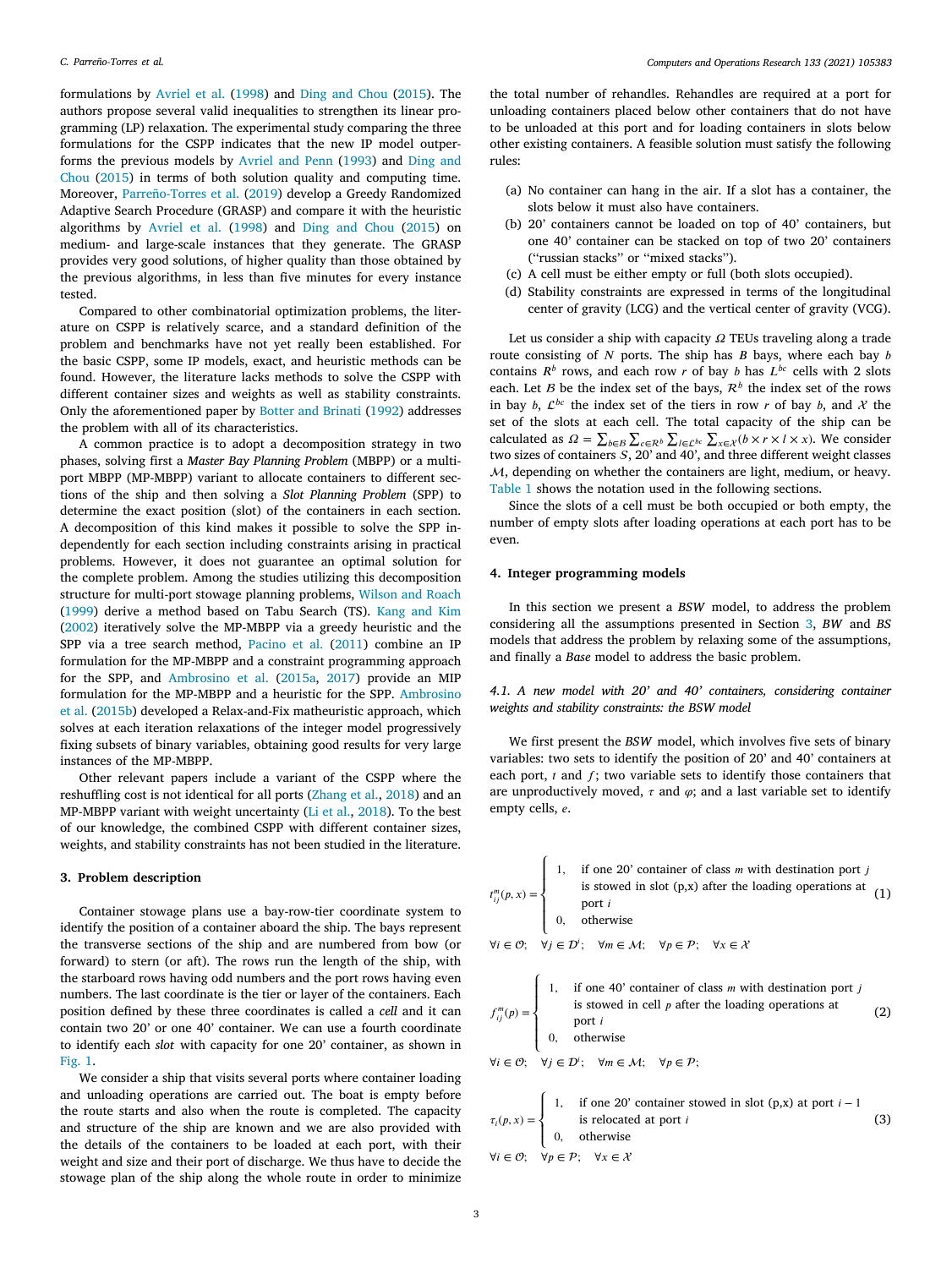<span id="page-3-0"></span>

| ravie 1<br>Notation employed throughout the paper. |                                                                                                                                |
|----------------------------------------------------|--------------------------------------------------------------------------------------------------------------------------------|
| Ω                                                  | Container ship capacity, which is expressed in terms of the total number of slots.                                             |
| ${\cal N}$                                         | Index set of ports. $\mathcal{N} = \{1, , N\}$                                                                                 |
| O                                                  | Ports where loading operations can occur. $\mathcal{O} = \{1, , N - 1\} \subseteq \mathcal{N}$                                 |
| $\mathcal{O}^r$                                    | Ports where rehandles can occur. $\mathcal{O}^r = \{2, , N - 1\} \subseteq \mathcal{O} \subseteq \mathcal{N}$                  |
| $\mathcal{D}^i$                                    | Set of possible destination ports for containers loaded at port <i>i</i> . $D^i = \{i+1, , N\}$                                |
| $\mathcal{B}$                                      | Index set of bays. $B = \{1, , B\}$                                                                                            |
| $\mathcal{R}^b$                                    | Index set of rows of bay b. $\mathcal{R}^b = \{1, , R^b\}$                                                                     |
| $\mathcal{L}^{br}$                                 | Index set of tiers of bay b, row r. $\mathcal{L}^{br} = \{1, , L^{br}\}\$                                                      |
| $\cal P$                                           | Set of cells. $P = \{p = (b, r, l) : b \in B, r \in \mathbb{R}^b, l \in \mathcal{L}^{br}\}\$                                   |
| $\mathcal{P}^-$                                    | Set of cells. $P^- = \{p = (b, r, l) : b \in \mathcal{B}, r \in \mathcal{R}^b, l \in \mathcal{L}^{br} \setminus \{L^{br}\}\}.$ |
|                                                    | If $p = (b, r, l) \in \mathcal{P}^-$ , then $p' = (b, r, l + 1)$ .                                                             |
| $\mathcal{X}$                                      | Index set of slots. $\mathcal{X} = \{1, 2\}$                                                                                   |
| ${\cal M}$                                         | Set of weight classes (light, medium and heavy).                                                                               |
| $\mathcal{T}^{\alpha}$                             | Set of $\alpha \in \{20, 40\}$ feet containers.                                                                                |
| $\mathcal{T}^{\alpha}_i$                           | Set of $\alpha \in \{20, 40\}$ feet containers loaded at port i.                                                               |
| $T^{\alpha}_{ij}$                                  | Number of $\alpha \in \{20, 40\}$ feet containers going from port <i>i</i> to port <i>j</i> .                                  |
| $T_{ij}^{am}$                                      | Number of $\alpha \in \{20, 40\}$ feet containers of weight class <i>m</i> going from port <i>i</i> to port <i>j</i> .         |
| $E_i$                                              | Number of empty cells after loading operations at port $i$ .                                                                   |
| $W_i$                                              | Total weight on board after loading operations at port <i>i</i> .                                                              |
| $w_{\scriptscriptstyle m}^{\scriptscriptstyle a}$  | Weight of an $\alpha \in \{20, 40\}$ feet container of class <i>m</i> .                                                        |
| $d_h$                                              | Distance from a cell in bay $b$ to the central longitudinal position of the ship. Distances to the                             |
|                                                    | center of bays located on the bow side are represented by positive values while those of bays                                  |
|                                                    | located on the stern side are represented by negative values.                                                                  |
| $d_h^x$                                            | Distance from slot $x$ in bay $b$ to the central longitudinal position of the ship. Distances to the                           |
|                                                    | center of slots in bays located on the bow side are represented by positive values while those                                 |
|                                                    | of slots in bays located on the stern side are represented by negative values.                                                 |
| $d_I$                                              | Distance from tier $l$ to the centerline of the ship. Distances of tiers above the centerline are                              |
|                                                    | represented by positive values while those of tiers below the centerline are represented by                                    |
|                                                    | negative values.                                                                                                               |
| $G-, G+$                                           | Longitudinal center of gravity limits. Maximum deviation distance of the LCG from 0, that is,                                  |
|                                                    | the central longitudinal position of the ship.                                                                                 |
| $L-, L+$                                           | Vertical center of gravity limits. Maximum deviation distance of the VCG from 0, that is, the                                  |
|                                                    | centerline of the ship.                                                                                                        |
|                                                    |                                                                                                                                |

$$
\varphi_i(p) = \begin{cases}\n1, & \text{if one 40' container showed in cell } p \text{ at port } i - 1 \text{ is} \\
0, & \text{otherwise}\n\end{cases}
$$
\n
$$
\forall i \in \mathcal{O}; \quad \forall p \in \mathcal{P};
$$
\n(4)

 $e_i(p) = \begin{cases} 1, & \text{if cell } p \text{ is empty after the loading operations at port } i \\ 0, & \text{otherwise} \end{cases}$  (5)  $\forall i \in \mathcal{O}; \quad \forall p \in \mathcal{P}$ 

With these variables, the objective function of the *BSW* model [\(6\)](#page-3-1) seeks to minimize the total number of rehandles. We weight the 20' and 40' rehandles alike, but a penalty could be applied to the 40' ones by adding a coefficient greater than one to the  $\varphi$  variables.

Min 
$$
\sum_{i \in \mathcal{O}^r} \sum_{p \in \mathcal{P}} \left( \sum_{x \in \mathcal{X}} \tau_i(p, x) + \varphi_i(p) \right)
$$
 (6)

The *BSW* model constraints are as in [Box](#page-4-0) [I.](#page-4-0)

For the sake of clarity, constraints can be divided into two groups: *Rehandles* and *Storage*. The *Rehandles* group identifies the unproductive moves at each port and involves constraints ([7](#page-4-1)) to ([10\)](#page-4-2). When a cell is occupied, before unloading operations at port  $i$ , by a 40' container whose destination is not that port and it is no longer there after the loading operations, there has been an unproductive rehandle in that cell by constraints [\(7\)](#page-4-1). Likewise for 20' containers and slots by constraints  $(8)$  $(8)$  $(8)$ . If a container going to port *i* occupies a given cell at that port, then either the cells above it are occupied by containers going to that port or the containers in those positions will be relocated, by constraints ([9](#page-4-4)). Similarly, if a container is relocated at port  $i$ , either the upper slot is occupied by a container going to that port or this container is also relocated. Since constraints ([9\)](#page-4-4) combine rehandles of 20' and 40' containers, it could happen that one rehandle of a 40' container is incorrectly used, without any 40' container being involved, when two rehandles of 20' containers are needed. Therefore, constraints ([10\)](#page-4-2) ensure that rehandles of 40' containers in cell  $p$  at port  $i$  can only occur if there is one 40' container not going to this port stowed in that cell before unloading operations at port  $i$  and the cell is not occupied by  $20'$  containers or by a 40' container with destination port  $i$ .

The *Storage* group ensures proper stowage and involves constraints ([11\)](#page-4-5) to ([21\)](#page-4-6). Constraints ([11](#page-4-5))–[\(14](#page-4-7)) specify the number of containers of each size and type to be loaded in each port. Constraints ([11\)](#page-4-5) and ([13\)](#page-4-8) do so for the 20' containers and ([12\)](#page-4-9) and ([14\)](#page-4-7) for the 40' containers. Upon leaving port  $i$ , the number of containers to be unloaded at the next port  $i + 1$  equals the total number of containers going to port  $i + 1$ loaded since the beginning of the route, by constraints ([11\)](#page-4-5) and [\(12](#page-4-9)). By constraints [\(13](#page-4-8)) and [\(14](#page-4-7)), the number of containers to be unloaded at any port after  $i + 1$ , upon leaving port  $i + 1$ , equals the number of containers on board the ship when it leaves port  $i$  plus those that will be loaded at  $i + 1$ . Constraints ([15\)](#page-4-10) set the number of empty cells. Constraints ([16\)](#page-4-11) ensure that a cell stows at most one 40' or one 20' container in its first slot. This is also satisfied for the second slot by constraints ([17\)](#page-4-12), which also ensure that a cell stows either two 20' containers or none. Constraints [\(17](#page-4-12)) and [\(18](#page-4-13)) prevent 20' containers being stacked on top of 40' containers, and no containers can hang because of constraints [\(19](#page-4-14)). Following the approximation described in [Pacino et al.](#page-13-15) [\(2011\)](#page-13-15), ship stability is related to the position of the center of gravity. Constraints ([20\)](#page-4-15) and ([21\)](#page-4-6) limit the position of the longitudinal center of gravity LCG and of the vertical center of gravitiy VCG within given thresholds.

## <span id="page-3-1"></span>*4.2. A new model considering container weights and stability constraints: the BW model*

To consider the stability constraints but only one container size, we present the *BW* model. It uses the same definition for  $f$ ,  $\varphi$ , and  $e$  variables as before. Since it only deals with 40' containers, variables defining positions and rehandles of 20' containers and the stacking and occupancy assumptions described in Section [3,](#page-2-0) items b and c, are no longer considered.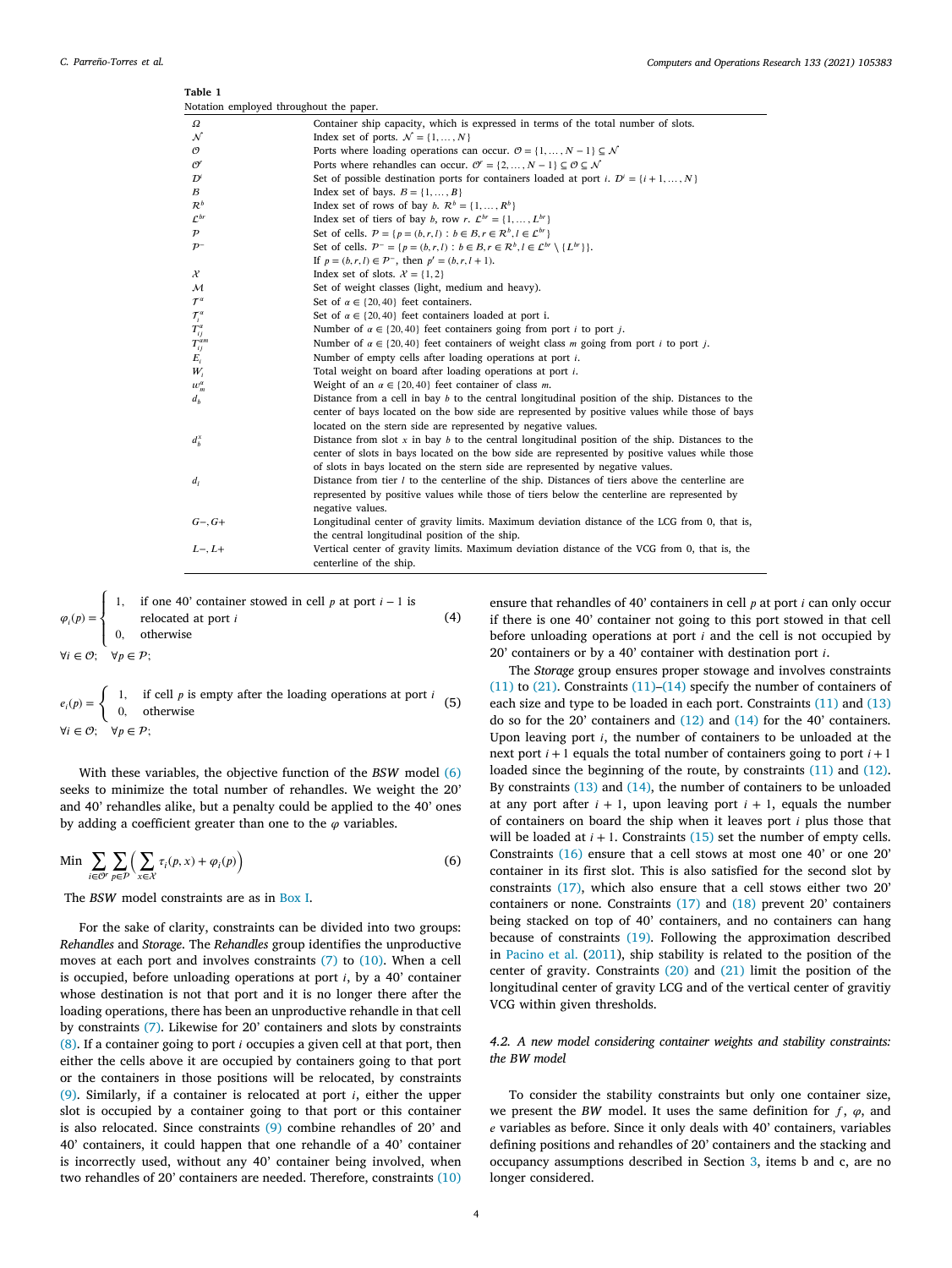| Rehandles:                                                                                                                                                                                                                                                              |                                                                                                                                                         |      |
|-------------------------------------------------------------------------------------------------------------------------------------------------------------------------------------------------------------------------------------------------------------------------|---------------------------------------------------------------------------------------------------------------------------------------------------------|------|
| $f_{i-1}^m(p) - f_{ii}^m(p) \leq \varphi_i(p)$                                                                                                                                                                                                                          | $\forall i \in \mathcal{O}^r, \ \forall j \in \mathcal{D}^i, \ \forall m \in \mathcal{M}, \ \forall p \in \mathcal{P}$                                  | (7)  |
| $t_{i-1,i}^m(p, x) - t_{ii}^m(p, x) \leq \tau_i(p, x)$                                                                                                                                                                                                                  | $\forall i \in \mathcal{O}^r, \ \forall j \in \mathcal{D}^i, \ \forall m \in \mathcal{M}, \ \forall p \in \mathcal{P}, \ \forall x \in \mathcal{X}$ (8) |      |
| $\sum_{i} \left( t_{i-1i}^m(p,x) - t_{i-1i}^m(p',x) + f_{i-1i}^m(p) - f_{i-1i}^m(p') \right) + \tau_i(p,x) + \varphi_i(p) \leq \tau_i(p',x) + \varphi_i(p') + e_{i-1}(p') \quad \forall i \in \mathcal{O}^r, \ \forall p \in \mathcal{P}^-,\ \forall x \in \mathcal{X}$ |                                                                                                                                                         | (9)  |
| $\varphi_i(p) + \sum_{m \in \mathcal{M}} \Big( \sum_{i \in \mathcal{D}} t^m_{i-1j}(p, 1) + f^m_{i-1i}(p) \Big) \leq 1$                                                                                                                                                  | $\forall i \in \mathcal{O} \setminus \{1\}, \ \forall p \in \mathcal{P}$                                                                                | (10) |
| Storage:                                                                                                                                                                                                                                                                |                                                                                                                                                         |      |
| $\sum_{p \in \mathcal{P}} \sum_{x \in \mathcal{X}} t^{m}_{i(i+1)}(p, x) = \sum_{i=1}^{i} T^{20m}_{k(i+1)}$                                                                                                                                                              | $\forall i \in \mathcal{O}, \forall m \in \mathcal{M}$                                                                                                  | (11) |
| $\sum_{i \in \mathcal{D}} f_{i(i+1)}^m(p) = \sum T_{k(i+1)}^{40m}$                                                                                                                                                                                                      | $\forall i \in \mathcal{O}, \forall m \in \mathcal{M}$                                                                                                  | (12) |
| $\sum_{n\in\mathcal{D}}\sum_{x\in\mathcal{X}}t_{ij}^m(p,x)=\sum_{n\in\mathcal{D}}\sum_{x\in\mathcal{X}}t_{(i+1)j}^m(p,x)-T_{(i+1)j}^{20m}$                                                                                                                              | $\forall i \in \mathcal{O} \setminus \{N-1\}, \ \forall j \in \mathcal{D}^{i+1}, \ \forall m \in \mathcal{M}$                                           | (13) |
| $\sum_{n\in\mathcal{D}}f_{ij}^m(p)=\sum_{n\in\mathcal{D}}f_{(i+1)j}^m(p)-T_{(i+1)j}^{40m}$                                                                                                                                                                              | $\forall i \in \mathcal{O} \setminus \{N-1\}, \ \forall j \in \mathcal{D}^{i+1}, \ \forall m \in \mathcal{M}$                                           | (14) |
| $\sum_{p \in \mathcal{P}} e_i(p) = E_i$                                                                                                                                                                                                                                 | $\forall i \in \mathcal{O}$                                                                                                                             | (15) |
| $\sum_{i \in \mathcal{D}} \sum_{m \in M} \left( t_{ij}^{m}(p, 1) + f_{ij}^{m}(p) \right) + e_i(p) = 1$                                                                                                                                                                  | $\forall i \in \mathcal{O}, \forall p \in \mathcal{P}$                                                                                                  | (16) |
| $\sum_{i \in \mathcal{D}^i} \sum_{m \in \mathcal{M}} \left( t_{ij}^m(p, 2) - t_{ij}^m(p, 1) \right) = 0$                                                                                                                                                                | $\forall i \in \mathcal{O}, \forall p \in \mathcal{P}$                                                                                                  | (17) |
| $\sum_{i \in \mathcal{D}^i} \sum_{m \in \mathcal{M}} \left( t_{ij}^m(p', 2) - t_{ij}^m(p, 2) \right) \leq 0$                                                                                                                                                            | $\forall i \in \mathcal{O}, \forall p \in \mathcal{P}^-$                                                                                                | (18) |
| $e_i(p) - e_i(p') \le 0$                                                                                                                                                                                                                                                | $\forall i \in \mathcal{O}, \forall p \in \mathcal{P}^-$                                                                                                | (19) |
| $G^- \leq \frac{\sum_{j\in\mathcal{D}^i}\sum_{m\in\mathcal{M}}\sum_{p=(b,c,l)\in\mathcal{P}}\Big(\sum_{x\in\mathcal{X}}d^x_bw_m^{20}t_{ij}^m(p,x)+d_bw_m^{40}f_{ij}^m(p)\Big)}{W} \leq G^+$                                                                             | $\forall i \in \mathcal{O}$                                                                                                                             | (20) |
| $L^{-} \leq \frac{\sum_{j \in \mathcal{D}^i} \sum_{m \in \mathcal{M}} \sum_{p=(b,c,l) \in \mathcal{P}} d_{l} \left( \sum_{x \in \mathcal{X}} w_m^{20} t_{ij}^m(p,x) + w_m^{40} f_{ij}^m(p) \right)}{W} \leq L^{+}$                                                      | $\forall i \in \mathcal{O}$                                                                                                                             | (21) |

## <span id="page-4-4"></span><span id="page-4-3"></span><span id="page-4-2"></span><span id="page-4-1"></span>**Box I.**

<span id="page-4-0"></span>The *BW* model is:

$$
\text{Min} \sum_{i \in \mathcal{O}^r} \sum_{p \in \mathcal{P}} \varphi_i(p) \tag{22}
$$

s.t.

$$
f_{i-1j}^m(p) - f_{ij}^m(p) \le \varphi_i(p) \qquad \forall i \in \mathcal{O}^r, \ \forall j \in \mathcal{D}^j, \ \forall m \in \mathcal{M}, \ \forall p \in \mathcal{P} \tag{23}
$$

$$
\sum_{m \in \mathcal{M}} \left( f_{i-1i}^m(p) - f_{i-1i}^m(p') \right) + \varphi_i(p) \le \varphi_i(p') + e_i(p') \ \forall i \in \mathcal{O}^r, \ \forall p \in \mathcal{P}^- \tag{24}
$$

$$
\sum_{p \in P} f_{i(i+1)}^m(p) = \sum_{k=1}^i T_{k(i+1)}^{40m} \qquad \forall i \in \mathcal{O}, \ \forall m \in \mathcal{M}
$$
 (25)

$$
\sum_{p \in \mathcal{P}} f_{ij}^{m}(p) = \sum_{p \in \mathcal{P}} f_{(i+1)j}^{m}(p) - T_{(i+1)j}^{40m} \,\forall i \in \mathcal{O} \setminus \{N-1\}, \,\forall j \in \mathcal{D}^{i+1}, \,\forall m \in \mathcal{M}
$$

$$
\sum_{p \in P} e_i(p) = E_i \qquad \forall i \in \mathcal{O} \tag{25}
$$

$$
\sum_{j \in \mathcal{D}^i} \sum_{m \in \mathcal{M}} f_{ij}^m(p) + e_i(p) = 1 \qquad \forall i \in \mathcal{O}, \ \forall p \in \mathcal{P}
$$
 (28)

$$
e_i(p) - e_i(p') \le 0 \qquad \qquad \forall i \in \mathcal{O}, \ \forall p \in \mathcal{P}^- \tag{29}
$$

<span id="page-4-15"></span><span id="page-4-14"></span><span id="page-4-13"></span><span id="page-4-12"></span><span id="page-4-11"></span><span id="page-4-10"></span><span id="page-4-9"></span><span id="page-4-8"></span><span id="page-4-7"></span><span id="page-4-6"></span><span id="page-4-5"></span>
$$
G^{-} \leq \frac{\sum_{j \in \mathcal{D}^i} \sum_{m \in \mathcal{M}} \sum_{p=(b,c,l) \in \mathcal{P}} d_b w_m^{40} f_{ij}^m(p)}{W_i} \leq G^{+} \quad \forall i \in \mathcal{O}
$$
 (30)

<span id="page-4-24"></span><span id="page-4-23"></span>
$$
L^{-} \leq \frac{\sum_{j \in D'} \sum_{m \in \mathcal{M}} \sum_{p=(b,c,l) \in \mathcal{P}} d_{l} w_{m}^{40} f_{ij}^{m}(p)}{W_{i}} \leq L^{+} \quad \forall i \in \mathcal{O}
$$
 (31)

<span id="page-4-18"></span><span id="page-4-17"></span><span id="page-4-16"></span>The formulation is similar to that of the previous model but without considering the loading of 20' containers. The objective function ([22\)](#page-4-16) minimizes the number of rehandles. Constraints ([23\)](#page-4-17)–([24\)](#page-4-18) identify them and constraints ([25\)](#page-4-19)–([27](#page-4-20)) identify the number of containers for each destination and in each weight class that must be on board when leaving each port as well as the number of empty slots. Constraints ([28\)](#page-4-21)–([29\)](#page-4-22) enforce the rules regarding stowage: each slot holds at most one container and no containers can hang in the air. Finally, constraints ([30\)](#page-4-23)–([31\)](#page-4-24) handle the stability of the ship.

## <span id="page-4-20"></span><span id="page-4-19"></span>*4.3. A new model with 20' and 40' containers and no stability constraints: the BS model*

<span id="page-4-22"></span><span id="page-4-21"></span>We now present the *BS* model, which considers two container sizes, 20' and 40' containers, and size-related constraints but no weightrelated constraints such as stability constraints. It uses the definition of the  $\tau$  and  $\varphi$  variables in the *BSW* model. With respect to variables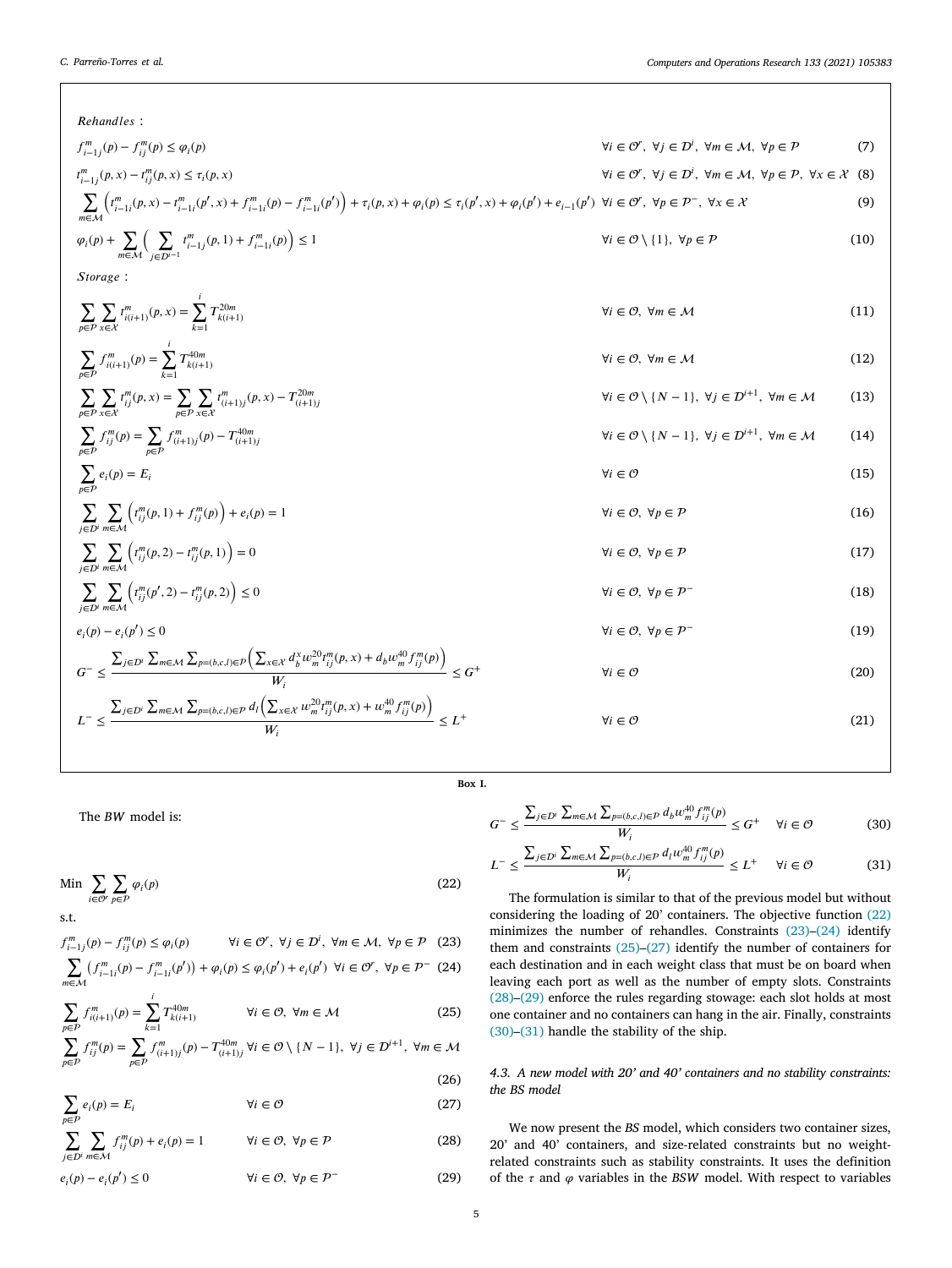describing the position of 20' and 40' containers, the super-index  $m$  for the weight class is no longer needed, as follows:

$$
t_{ij}(p, x) = \begin{cases} 1, & \text{if one 40' container with destination port } j \text{ isstowed in slot (p,x) after the loading operationsat port i0, otherwise \end{cases}
$$
(32)

 $\forall i \in \mathcal{O}; \quad \forall j \in \mathcal{D}^i; \quad \forall p \in \mathcal{P}; \quad \forall x \in \mathcal{X}$ 

 $f_{ij}(p) =$  $\begin{bmatrix} \frac{1}{\sqrt{2\pi}} & \frac{1}{\sqrt{2\pi}} \\ \frac{1}{\sqrt{2\pi}} & \frac{1}{\sqrt{2\pi}} \end{bmatrix}$ 1, if one 40' container with destination port  $j$  is stowed in cell  $p$  after the loading operations at port  $i$ 0*,* otherwise (33)

 $\forall i \in \mathcal{O}; \quad \forall j \in \mathcal{D}^i; \quad \forall p \in \mathcal{P};$ 

As container weights are not included in this model, we can assume, without loss of generality, that the ship is full after loading operations at each port *i* by adding  $E_i$  containers of 40' from port *i* to port *i* + 1. These containers will not produce rehandles and will be assigned to the upper positions. So, in this model we do not need to declare  $e$  variables and we are considering  $F_{i,i+1}$  as  $F_{i,i+1} + E_i \quad \forall i \in \mathcal{O}$ . See Eq. [\(34](#page-6-0)) to Eq. [\(45](#page-6-1)) in [Box](#page-6-2) [II.](#page-6-2)

The objective function [\(34](#page-6-0)) minimizes the number of rehandles of 20' and 40' containers. Constraints [\(35](#page-6-3))–[\(38](#page-6-4)) identify the unproductive moves of 20' and 40' containers at each port and constraints ([39\)](#page-6-5)–([45\)](#page-6-1) ensure that all containers are properly loaded and stored in a similar way to the *BSW* model but without considering the stability constraints.

*4.4. A base model with 40' containers and no stability constraints: the base model*

We finally present the *Base* model, which addresses the problem by considering a single container size (40') and no stability constraints. It uses the definition of the  $f$  and  $\varphi$  variables in the *BS* model. Again, we do not need to declare *e* variables considering  $F_{i,i+1}$  as  $F_{i,i+1} + E_i \forall i \in \mathcal{O}$ . We can formulate the problem as follows:

$$
\text{Min} \sum_{i \in \mathcal{O}^r} \sum_{p \in \mathcal{P}} \varphi_i(p, x) \tag{46}
$$

s.t.

$$
f_{i-1j}(p) - f_{ij}(p) \le \varphi_i(p) \qquad \qquad \forall i \in \mathcal{O}', \ \forall j \in \mathcal{D}^i, \ \forall p \in \mathcal{P} \tag{47}
$$

$$
f_{i-1i}(p,x) + \varphi_i(p,x) \le f_{i-1i}(p',x) + \varphi_i(p',x) \quad \forall i \in \mathcal{O}^r, \ \forall p \in \mathcal{P}^- \tag{48}
$$

$$
\sum_{p \in \mathcal{P}} f_{i(i+1)}(p) = \sum_{k=1}^{i} T_{k(i+1)}^{40} \qquad \forall i \in \mathcal{O}
$$
 (49)

$$
\sum_{p \in \mathcal{P}} f_{ij}(p) = \sum_{p \in \mathcal{P}} f_{(i+1)j}(p) - T_{(i+1)j}^{40} \qquad \forall i \in \mathcal{O} \setminus \{N-1\}, \ \forall j \in \mathcal{D}^{i+1} \tag{50}
$$

$$
\sum_{j \in D^i} f_{ij}(p) = 1 \qquad \qquad \forall i \in \mathcal{O}, \ \forall p \in \mathcal{P} \tag{51}
$$

The objective function ([46\)](#page-5-1) minimizes the number of rehandles along the ship's route. Constraints ([47\)](#page-5-2) and [\(48](#page-5-3)) identify these unproductive moves. Constraints [\(49](#page-5-4))–[\(50](#page-5-5)) set the number of containers to be loaded at each port. Finally, constraints [\(51](#page-5-6)) ensure that each cell is occupied by one container.

#### **5. An insert-and-fix matheuristic to solve the generalized** *CSPP*

<span id="page-5-0"></span>The *BSW* model requires a large number of variables and constraints and solvers such as CPLEX do not provide satisfactory results for realsize instances. The structure of the model, in which the variables can be naturally divided into groups corresponding to the ports on the route, suggests the use of matheuristics such as Insert-and-Fix ([Wolsey,](#page-13-5) [1998](#page-13-5)), in which, at each step, the variables corresponding to a new port are defined as binary and variables which were binary in previous steps are fixed. Matheuristics of this kind, and others of similar structure such as Relax-and-Fix or Fractional-Relax-and-Fix, have been widely used

in lot-sizing and scheduling problems arising in foundries [\(de Araujo](#page-13-21) [et al.](#page-13-21), [2008\)](#page-13-21), animal feed plants [\(Toso et al.,](#page-13-22) [2009\)](#page-13-22), or flat-panel display industries [\(Lee and Lee,](#page-13-23) [2020\)](#page-13-23), as well as in other areas such as bin packing problems ([Paquay et al.,](#page-13-24) [2018](#page-13-24)), production–distribution planning [\(Wei et al.](#page-13-25), [2017](#page-13-25)), or production planning and warehouse layout problems ([Zhang et al.](#page-13-26), [2017](#page-13-26)). One main advantage of these matheuristics is that they are based on the decomposition of mathematical models, so they inherit their main advantages: they are easy for practitioners to implement; they are flexible, allowing constraints to be added or removed to fulfill the requirements of the specific problem being solved; and they are solved by commercial solvers, which have shown a dramatic increase in performance in recent years, often by five or even more orders of magnitude [\(Bixby](#page-13-27), [2002\)](#page-13-27), and are constantly improving. This section presents an Insert-and-Fix matheuristic based on the decomposition of the *BSW* model into simpler models that are easier to solve. It starts from the stowage plan at port  $N - 1$  (in which we have all the information about what to transport to port  $N$ ) and goes backwards, including at each iteration a previous port, until the stowage plans for all ports are built. It is combined with constructive heuristics that make it possible to obtain feasible solutions in short running times.

#### *5.1. The Insert-and-Fix algorithm: IF*

Insert-and-Fix is an iterative algorithm that solves, at each iteration, an integer linear problem (ILP), which is a subset of the original. In each iteration, the variables that had been declared as binary in the previous iteration are set to the values obtained and new constraints are added together with the binary variables inherent in them. The proposed Insert-and-Fix algorithm, *IF* algorithm, is also combined with a heuristic procedure, STOWAGEPLAN(), to provide initial feasible solu-tions. [Fig.](#page-6-6) [2](#page-6-6) shows a schematic diagram of the *IF* algorithm, where  $\pi^*$ represents the best solution found so far and  $\pi$  the solution from which the initial solution provided to the solver is obtained.

<span id="page-5-2"></span><span id="page-5-1"></span>In the first iteration,  $i = N − 1$ , the STOWAGEPLAN function provides a feasible solution to the entire problem  $\pi$  that initially equals  $\pi^*$ . The ILP solved in this iteration considers only the stowage plans at ports  $i - 2$ ,  $i - 1$ , and  $i$ , with the aim of minimizing the number of rehandles at  $i - 1$ and  $i$ . The problem therefore consists of: (i) the sets of binary variables  $t$  and  $f$  to identify the position of 20' and 40' containers and variables  $e$ to identify empty cells at ports  $i-2$ ,  $i-1$ , and  $i$ ; (ii) variables  $\tau$  and  $\varphi$  to identify the containers that are unproductively moved at ports  $i - 1$  and ; and (iii) the Storage and Rehandle constraints from the *BSW* model involving these variables. We give the solver an initial solution taking the corresponding part of  $\pi$ .

<span id="page-5-6"></span><span id="page-5-5"></span><span id="page-5-4"></span><span id="page-5-3"></span>In all successive iterations *i*, such that  $i \in \mathcal{O}^r$  and  $i \leq N - 2$ , STOWAGEPLAN builds new solutions and, if necessary, updates  $\pi$  and  $\pi^*$ . A new ILP is then solved to obtain the stowage plans at ports  $i-2$  and  $i-1$ , minimizing the number of rehandles at  $i-1$  and  $i$ . It considers the binary variables t, f, and e at ports  $i-2$  and  $i-1$ , and  $\tau$  and  $\varphi$  at ports  $i-1$  and , together with the corresponding Storage and Rehandle constraints. Variables *t*, *f*, and *e* at port *i* are fixed to the values provided by  $\pi$ . Once *i* equals 2, the algorithm ends with the best solution found  $\pi^*$ .

## *5.2. Description of the* StowagePlan *function*

The StowagePlan function builds feasible solutions for the complete stowage problem. Algorithm [1](#page-7-0) shows its pseudocode. It receives as parameters the iteration  $i$ , the solution of the model previously solved, Bv, as well as  $\pi^*$  and  $\pi$ , and returns the updated solutions  $\pi^*$  and  $\pi$ .

When  $i = N - 1$ , the sets  $Bv, \pi^*$  and  $\pi$  are empty. First, the constructive algorithm FinalPort builds the stowage plan of the ship at port  $N - 1$  (see line 3). Then, taking this stowage plan as its starting point, another constructive algorithm PRIORPORT generates the stowage plan at port  $N - 2$ . This process is repeated until the stowage plans for all ports are obtained (lines 4 and 5).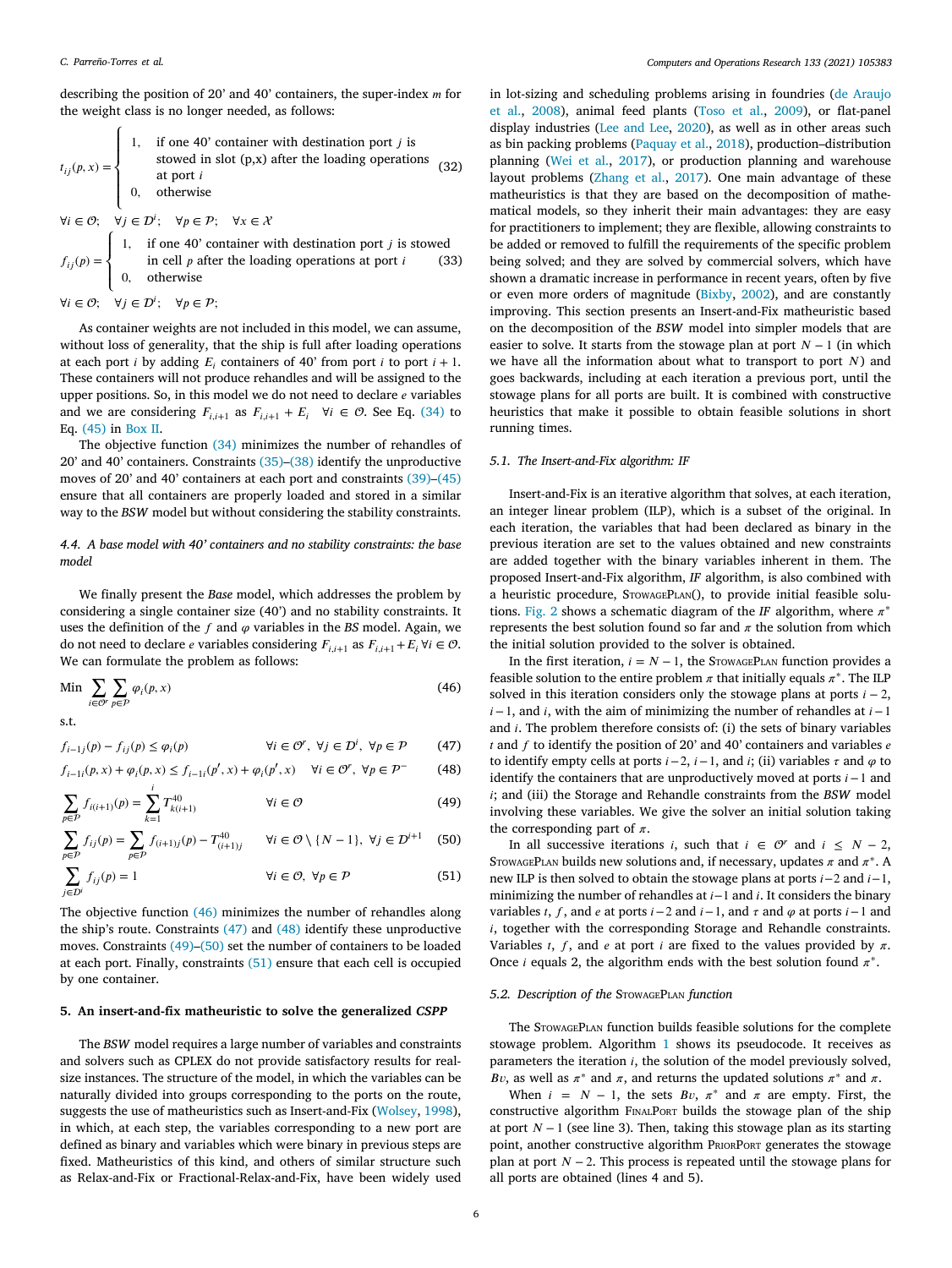$$
\begin{array}{ll}\n\text{Min} & \sum_{i \in \mathcal{O}'} \sum_{p \in P} \left( \sum_{x \in \mathcal{X}} \tau_{i}(p,x) + \varphi_{i}(p) \right) & \\
\text{s.t.} & \int_{i-1,j}(p) - f_{ij}(p) \le \varphi_{i}(p) & \forall i \in \mathcal{O}', \forall j \in \mathcal{D}', \forall p \in \mathcal{P} \quad (35) \\
\tau_{i-1,j}(p,x) - \tau_{ij}(p,x) \le \tau_{i}(p,x) & \forall i \in \mathcal{O}', \forall j \in \mathcal{D}', \forall p \in \mathcal{P}, \forall x \in \mathcal{X} \quad (36) \\
\tau_{i-1,j}(p,x) + f_{i-1,j}(p) + \tau_{i}(p,x) + \varphi_{i}(p) \le t_{i-1,j}(p',x) + f_{i-1,j}(p') + \tau_{i}(p',x) + \varphi_{i}(p') & \forall i \in \mathcal{O}', \forall p \in \mathcal{P}, \forall x \in \mathcal{X} \quad (37) \\
\varphi_{i}(p) + \sum_{j \in \mathcal{D}'} \tau_{i-1,j}(p,1) + f_{i-1,j}(p) \le 1 & \forall i \in \mathcal{O} \setminus \{1\}, \forall p \in \mathcal{P} \quad (38) \\
\sum_{p \in \mathcal{P}} \sum_{x \in \mathcal{X}} \tau_{i(i+1,j}(p,x) = \sum_{p \in \mathcal{P}} \tau_{i(k+1)}^{20} & \forall i \in \mathcal{O} \quad (39) \\
\sum_{p \in \mathcal{P}} \sum_{x \in \mathcal{X}} \tau_{i,j}(p,x) = \sum_{p \in \mathcal{P}} \sum_{x \in \mathcal{X}} \tau_{i(i+1,j}(p,x) - T_{i+1,j}^{20} & \forall i \in \mathcal{O} \setminus \{N-1\}, \forall j \in \mathcal{D}^{i+1} \quad (41) \\
\sum_{p \in \mathcal{P}} \sum_{x \in \mathcal{X}} \tau_{ij}(p) = \sum_{p \in \mathcal{P}} \int_{\mathcal{F}_{i+1,j}(p)} \tau_{i-1,j}(p) - T_{i+1,j}^{20} & \forall i \in \mathcal{O} \set
$$

<span id="page-6-5"></span><span id="page-6-4"></span><span id="page-6-3"></span><span id="page-6-1"></span><span id="page-6-0"></span>
$$
Box\ II.
$$

<span id="page-6-2"></span>

<span id="page-6-6"></span>**Fig. 2.** Schematic figure of the Insert-and-Fix algorithm.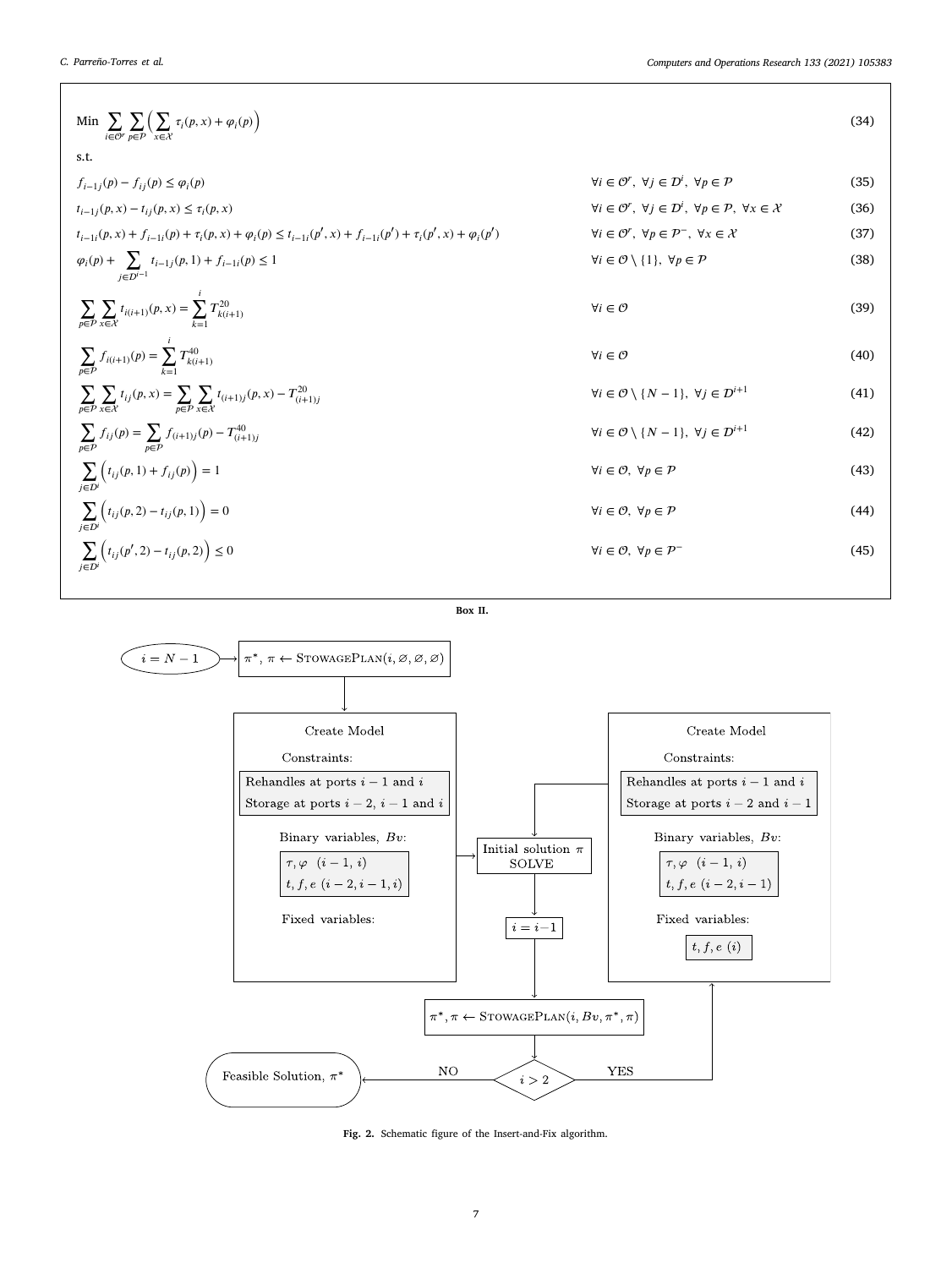<span id="page-7-0"></span>

|  |  |  | Algorithm 1 A heuristic algorithm to provide initial solutions for the solvers. |
|--|--|--|---------------------------------------------------------------------------------|
|--|--|--|---------------------------------------------------------------------------------|

|     | <i>n</i> gorium 1 n neurone agorium to provide minar solutions for the solvers.                                                |                                                                                           |
|-----|--------------------------------------------------------------------------------------------------------------------------------|-------------------------------------------------------------------------------------------|
|     | 1: function STOWAGEPLAN(i, Bv, $\pi^*$ , $\pi$ )                                                                               |                                                                                           |
| 2:  | if $i = N - 1$ then                                                                                                            |                                                                                           |
| 3:  | $\pi^{N-1} \leftarrow$ FINALPORT $(\mathcal{T}_{N-1}, \mathcal{F}_{N-1})$                                                      | $\triangleright$ Let $\pi^{i}$ be the stowage plan of the ship when leaving port <i>i</i> |
| 4:  | for $k = i$ to $k = 2$ do                                                                                                      |                                                                                           |
| 5:  | $\pi^{k-1} \leftarrow \text{PriORPORT}(k, \pi^k, \mathcal{T}, \mathcal{F})$                                                    |                                                                                           |
| 6:  | $\pi^* \leftarrow \pi$                                                                                                         |                                                                                           |
| 7:  | else                                                                                                                           |                                                                                           |
| 8:  | $\pi_1 \leftarrow \pi$ ; $\pi_2 \leftarrow \pi$ ;                                                                              |                                                                                           |
| 9:  | $\pi_1^i \leftarrow Bv^i; \quad \pi_2^i \leftarrow Bv^i;$                                                                      | $\triangleright$ Let $Bv^i$ be the stowage plan at port <i>i</i> given by the ILP         |
| 10: | $\pi^{i-1}_{2} \leftarrow Bv^{i-1}$                                                                                            |                                                                                           |
| 11: | for $k = i$ to $k = 2$ do                                                                                                      |                                                                                           |
| 12: | $\pi_1^{k-1} \leftarrow \text{PhiORPORT}(k, \pi_1^k, \mathcal{T}, \mathcal{F})$                                                |                                                                                           |
| 13: | for $k = i - 1$ to $k = 2$ do                                                                                                  |                                                                                           |
| 14: | $\pi^{k-1}_{2} \leftarrow \text{PhiorPort}(k, \pi^{k}_{2}, \mathcal{T}, \mathcal{F})$                                          |                                                                                           |
| 15: | if $R(\pi_1) \le R(\pi_2)$ then                                                                                                |                                                                                           |
|     |                                                                                                                                | $\triangleright$ Let R( $\pi$ ) the number of total rehandles produced by solution $\pi$  |
| 16: | if $R(\pi_1) < R(\pi^*)$ then $\pi^* \leftarrow \pi_1$                                                                         |                                                                                           |
| 17: | if $R(\pi_1^{i+1}) < R(\pi_1^{i+1})$ or $[R(\pi_1^{i+1}) = R(\pi_1^{i+1})$ and $R(\pi_1) < R(\pi)$ then $\pi \leftarrow \pi_1$ |                                                                                           |
| 18: | else                                                                                                                           |                                                                                           |
| 19: | if $R(\pi_2) < R(\pi^*)$ then $\pi^* \leftarrow \pi_2$                                                                         |                                                                                           |
| 20: | if $R(\pi_2^{i+1}) < R(\pi^{i+1})$ or $[R(\pi_2^{i+1}) = R(\pi^{i+1})$ and $R(\pi_2) < R(\pi)]$ then $\pi \leftarrow \pi_2$    |                                                                                           |
| 21: | return $\pi^*$ , $\pi$                                                                                                         |                                                                                           |

<span id="page-7-2"></span>

Fig. 3. Example showing the construction phase used in FINALPORT() function. The 20' containers are highlighted in red and 40' containers in gray.

<span id="page-7-1"></span>For the remaining ports two new solutions  $\pi_1$  and  $\pi_2$  are created. Both share with  $\pi$  the stowage plans at ports  $N - 1, \ldots, i + 1$ . Their stowage plans at port  $i$  are given by the solution of the ILP solved in the previous iteration,  $Bv^i$ . As regards  $\pi_1$ , the stowage plans at ports  $i-1, \ldots, 1$  are built by using PRIORPORT. As regards  $\pi_2$ , the stowage plan at port  $i - 1$  is also taken from the ILP and all other stowage plans at ports  $i - 2, ..., 1$  are built by PRIORPORT. If  $\pi_1$  or  $\pi_2$  improves on the best solution found in terms of the number of rehandles,  $\pi^*$  is updated in lines 16 and 19. Let  $\pi_1$  (or  $\pi_2$ ) be the solution with the least number of rehandles. If it produces a lower number of rehandles than  $\pi$  at port  $i+1$ , or produces the same rehandles at port  $i+1$  and has a lower overall

<span id="page-7-3"></span>number, then  $\pi$  is updated to  $\pi_1$  (or  $\pi_2$ ) in line 17 (or 20). The idea behind this is simple. At each iteration we aim to set the best stowage plan at port  $i$ , so we keep the one that produces the fewest rehandles at  $i + 1$ , regardless of its total number of rehandles. The objective is to reduce this number step by step, each time setting a port with the least possible number of rehandles.

## *5.2.1.* FinalPort*: Obtaining the stowage plan of the ship when leaving port*  $N-1$

<span id="page-7-4"></span>The constructive algorithm used to obtain the stowage plan in the last port  $N - 1$  works in two phases: construction and repair. The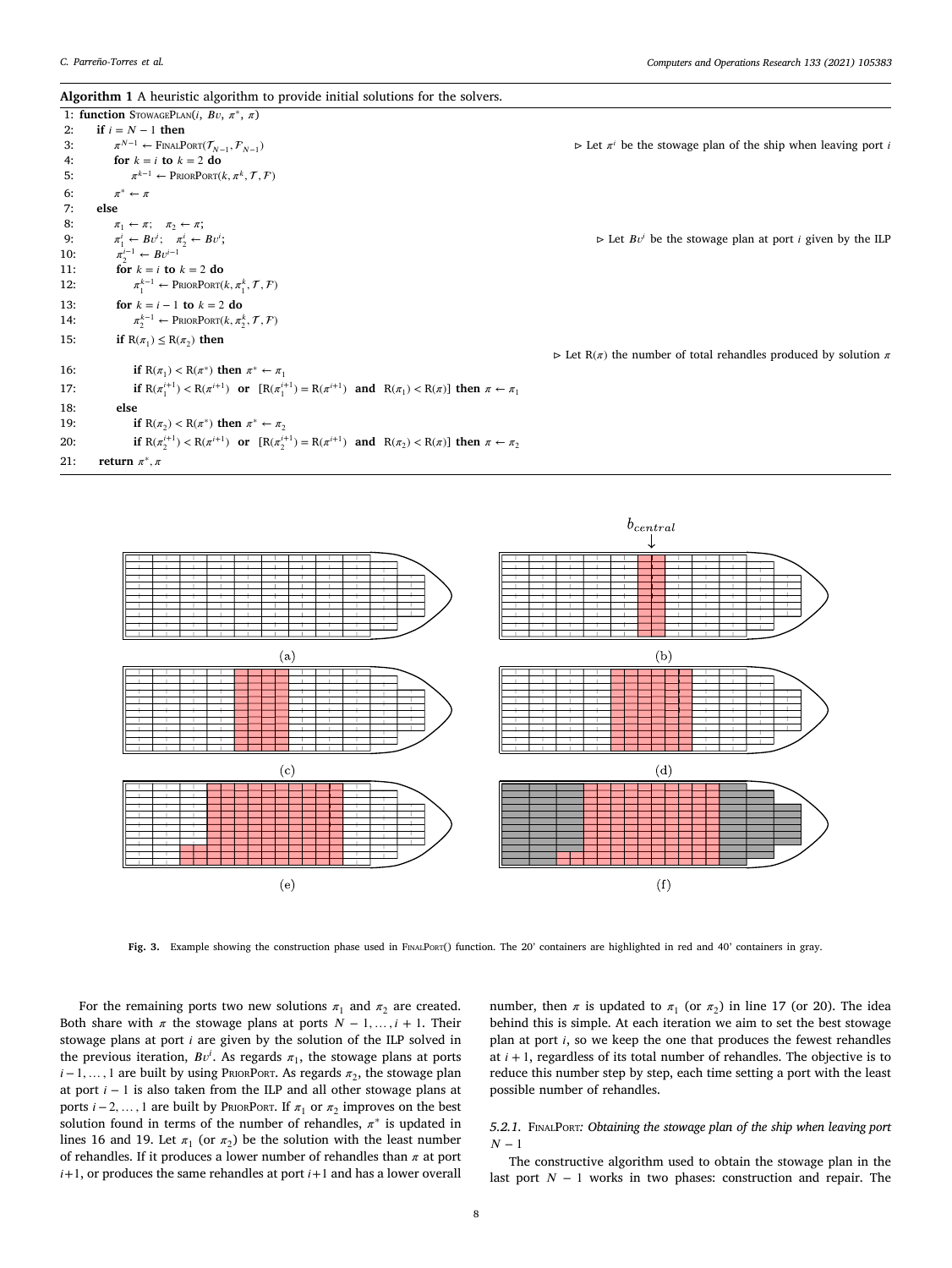construction phase starts by placing the 20' containers from heavier to lighter. When there are no 20' containers left, it places the 40' containers also from heavier to lighter. It is carried out starting from the bay that occupies the central position in the ship,  $b_{\text{central}} = \frac{B+1}{2}$ , filling each of its rows one by one. Once all the rows of the central bay have been filled, the construction phase fills the remaining bays from the central bay to the stern and bow of the ship. First bays  $b_{\text{central}}-1$  and  $b_{\text{central}}+1$ , then  $b_{\text{central}}-2$  and  $b_{\text{central}}+2$ , ..., until bays 1 and *B* are filled up or no containers are left. If the number of bays is even,  $b_{\text{central}}$  is not integer, so it would start by filling bays  $\lceil b_{\text{central}} - 1 \rceil$  and  $\lfloor b_{\text{central}} + 1 \rfloor$ , then  $\lceil b_{\text{central}} - 2 \rceil$  and  $\lfloor b_{\text{central}} + 2 \rfloor$ , and so on up to bays 1 and B. [Fig.](#page-7-1) [3](#page-7-1) shows an example of how this construction phase works. The ship is initially empty [\(Fig.](#page-7-2) [3\(a\)](#page-7-2)) and the algorithm starts filling each of the central bay rows [\(Fig.](#page-7-3) [3\(b\)\)](#page-7-3) with 20' containers. Once all the rows of the central bay have been filled, it fills bay  $b_{central} - 1$  [\(Fig.](#page-7-3) [3\(c\)\)](#page-7-3) and then bay  $b_{central} + 1$  ([Fig.](#page-7-3) [3\(d\)\)](#page-7-3). The algorithm continues filling bays  $b_{central} - 2$ ,  $b_{central} + 2$ , and  $b_{central} - 3$  with 20' containers until there are no 20' containers left ([Fig.](#page-7-3) [3\(e\)\)](#page-7-3). At that stage, it starts placing the 40' containers also from heavier to lighter. If there are free tiers in the row and bay where it has run out of 20' containers, they are filled up with 40' containers [\(Fig.](#page-7-3) [3\(f\)](#page-7-3)).

The repair phase checks whether the stowage plan meets the stability conditions. First, it checks whether the vertical center of gravity, VCG, is below the centerline of the vessel. When this is not the case, movements are made until this condition is satisfied following the RepairVCG() function described in Algorithm [2.](#page-9-0) First, the bays are explored looking for empty cells below the centerline and occupied cells above the centerline on lines 2–8. If they are found, containers placed above the centerline are shifted to empty cells below the centerline on lines  $9-11$ . Then, if  $VCG$  is not yet within the limits, changes are made between heavier containers above the centerline and lighter containers below the centerline that are in the same bay and of the same size. For each bay, the algorithm builds two lists (lines 13–14),  $HC$  to store the information of heavy and medium weight containers placed above the centerline and  $LC$  to store the information of light and medium weight containers placed below the centerline. Tiers below the centerline of all rows in each bay are explored (line 16), looking for cells or slots occupied by light or medium weight containers (lines 19–20 and 27–28). Simultaneously, the upper tiers of the rows in the same bay are explored (line 17), looking for cells or slots occupied by heavy or medium weight containers (lines 21–22 and 29–30). As soon as there are 40' containers in both  $LC$  and  $HC$ , i.e.,  $LC[0]$  and  $HC[0]$ are not empty, their positions are exchanged on line 24. Similarly, when both  $LC$  and  $HC$  have  $20'$  containers located in slots of same index,  $LC[1]$  and  $HC[1]$  or  $LC[2]$  and  $HC[2]$ , their positions are exchanged on line 32. Then, the repair phase checks whether the LCG is within the required limits, otherwise a similar procedure is used exchanging heavier and lighter containers in the same tier and of the same size between bays, until the longitudinal stability conditions are satisfied.

*5.2.2.* PRIORPORT: Obtaining the stowage plan at port  $k-1$  given the stowage *plan at port*

The PRIORPORT function provides the stowage plan at port  $k - 1$ . It initializes it to that at port  $k$  and then adjusts the plan to suit port  $k-1$ , removing containers to be loaded at port  $k$  and adding those to be unloaded at port k. Let  $\mathcal{T}_k$  and  $\mathcal{F}_k$  be the sets of 20' and 40' containers loaded at port k, next<sub> $\tau$ </sub> and next<sub>F</sub> the sets of 20' and 40' containers to be unloaded at port  $k$  ordered by non-increasing weight, and  $rem_{\tau}$ and  $rem_{\mathcal{F}}$  empty sets that will be used to store temporary container movements.

All tiers are traversed from top to bottom. At tier  $t$ , all its slots are explored, first the slots of the central bay  $b_{\text{central}} = \frac{B+1}{2}$ , then those of bay  $b_{\text{central}} - 1$ , those of bay  $b_{\text{central}} + 1$ , and so on up to bay B. If the number of bays is even, it starts with bay  $\lceil b_{\text{central}} - 1 \rceil$ , then moves on to  $\lfloor b_{\text{central}} + 1 \rfloor$ , and so on up to bay B. Each time a slot or cell occupied by a container in  $\mathcal{T}_k$  or in  $\mathcal{F}_k$  is found, it is removed from the stowage

plan and from the corresponding set and the following steps are carried out:

- Step 1. Go through all the slots above tier  $t$  in the same bay and row, removing all existing containers. The 20' containers are added to set  $rem_{\tau}$  and the 40' containers to set  $rem_{\tau}$  in non-increasing weight order.
- Step 2. Go through all the tiers below tier  $t$ , from tier  $t 1$  to 1, in the same bay and row. If a container in the given tier is in  $\mathcal{T}_k$  or  $\mathcal{F}_k$ , it is removed, updating the corresponding set, and the next tier, i.e., the tier below, is explored. Otherwise, the lower tiers are no further explored. Consequently, no containers are left hanging in the stowage plan at any time. If one 20' container is removed from a cell in slot 1 but the container in slot 2 cannot be removed, then the algorithm will only explore the lower slots with index 1.
- Step 3. Fill up the slots that have been left empty in that bay and row, as follows:
	- Step 3.1. If there are 40' containers in the row, but not enough 40' containers in sets  $rem<sub>F</sub>$  and  $next<sub>F</sub>$  to fill up the row, all the 40' containers are removed and added to set  $rem_{\mathcal{F}}$ in non-increasing weight order. Then go to Step 3.3. If there are 40' containers in the row and there are enough 40' containers in sets  $rem_F$  and  $next_F$  to fill it, then go to Step 3.4.
	- Step 3.2. If there are cells in the row occupied by just one 20' container, fill in the other slots by assigning first containers from  $rem_{\tau}$  until it is emptied and then from  $next_{\tau}$ . If it is not possible to fill all these cells, remove as many containers as necessary from the uncompleted cells to fill the maximum number of cells.
	- Step 3.3. Complete as many cells as possible by assigning 20' containers, first from set  $rem_\tau$  and then from  $next_\tau$ . First the slots of index 1 are filled and later those of index 2.
	- Step 3.4. Complete the row by assigning 40' containers, first from set  $rem_{\mathcal{F}}$  and then from  $next_{\mathcal{F}}$ .

The procedure ends when all the sets,  $\mathcal{T}_k$ ,  $\mathcal{F}_k$ ,  $next_{\mathcal{T}}$ ,  $next_{\mathcal{T}}$ ,  $rem_{\mathcal{T}}$ ,  $rem<sub>F</sub>$ , are empty. This algorithm also uses the repair phase explained in Section [5.2.1](#page-7-4) to ensure that the stowage plan provided meets the stability conditions.

## **6. Computational experiments**

<span id="page-8-0"></span>We conducted an extensive computational analysis to test the performance of the integer programming models and the matheuristic proposed in this paper. They were coded in C++ and executed on virtual machines with 4 virtual processors and 16 GBytes of RAM memory each. The virtual machines run Windows 10 Enterprise 64 bits. Virtual machines are run in an OpenStack virtualization platform supported by several blade servers, each with two 18-core Intel Xeon Gold 5220 processors running at 2.2 GHz and 384 GBytes of RAM. All the algorithms and models were run on a single thread using CPLEX 12.10 as a solver.

#### *6.1. Test instances*

We use the 405 instances from [Roberti and Pacino](#page-13-12) [\(2018](#page-13-12)), in which the ship is full in all ports. These instances are divided into 5 groups: Long, Mixed, Short, Authentic, and Required. The number of ports between the port of load and the port of discharge of containers is on average large in Long instances, small in Short instances, and follows a more random distribution in Mixed and Authentic instances. The Required instances are more challenging because they are generated to force rehandles. Since these instances were generated to test the basic CSPP with all containers of the same size and no stability conditions,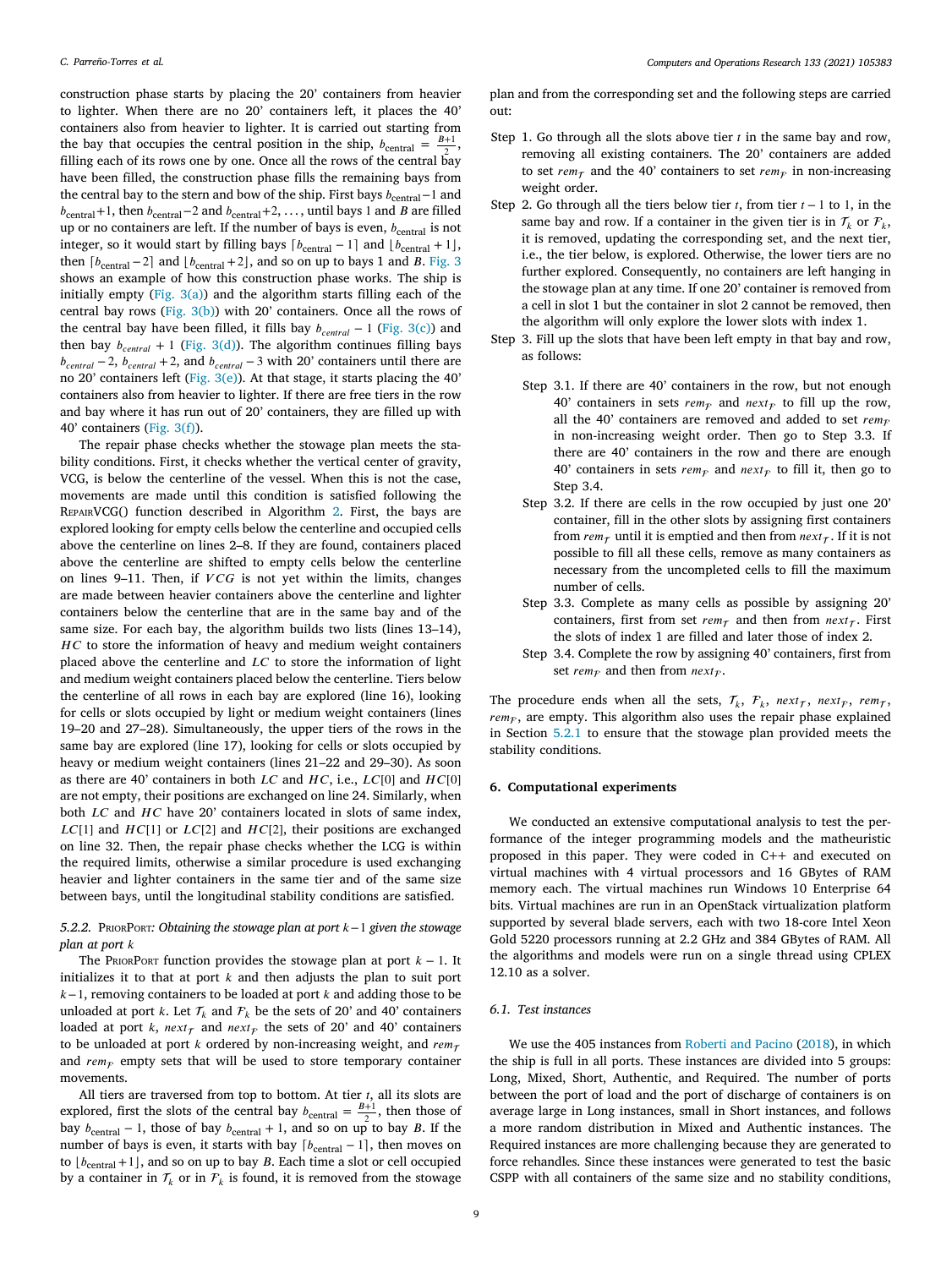<span id="page-9-0"></span>

|     | Algorithm 2 A heuristic algorithm to repair solutions not satisfying the VCG limits.                                           |                                                                                                   |
|-----|--------------------------------------------------------------------------------------------------------------------------------|---------------------------------------------------------------------------------------------------|
|     | 1: function REPAIRVCG $(\pi^i)$                                                                                                |                                                                                                   |
| 2:  | for $b \in B$ do                                                                                                               |                                                                                                   |
| 3:  | $E^b$ , $F^b \leftarrow \emptyset$                                                                                             |                                                                                                   |
| 4:  | for $r \in \mathcal{R}^b$ do                                                                                                   |                                                                                                   |
| 5:  | if There are empty cells below the centerline then                                                                             |                                                                                                   |
| 6:  | Add r to $E^b$ sorted by increasing number of containers placed in the rows.                                                   |                                                                                                   |
| 7:  | else                                                                                                                           |                                                                                                   |
| 8:  | Add $r$ to $Fb$ sorted by non increasing weight of containers at the row above the centerline                                  |                                                                                                   |
| 9:  | for $b \in B$ do                                                                                                               |                                                                                                   |
| 10: | for $e \in E^b$ do                                                                                                             |                                                                                                   |
| 11: | Fill e up to the centerline with containers of rows in $Fb$ and if $VCG$ into the limits then END                              |                                                                                                   |
| 12: | for $b \in B$ do                                                                                                               |                                                                                                   |
| 13: | $HC \leftarrow \emptyset$                                                                                                      | $\triangleright$ Heavy and medium weight containers placed in cells or slots above the centerline |
| 14: | $LC \leftarrow \emptyset$                                                                                                      | $\triangleright$ Light and medium weight containers placed in cells or slots below the centerline |
| 15: | $L \leftarrow \max\{L^{br}: r \in \mathcal{R}^b\}$                                                                             |                                                                                                   |
| 16: | <b>for</b> $t_{below} = 1$ <b>to</b> $t_{below} <$ centerline <b>do</b>                                                        |                                                                                                   |
| 17: | $t_{\text{unner}} \leftarrow L - t_{\text{below}} + 1$                                                                         |                                                                                                   |
| 18: | for $r \in \mathcal{R}^b$ do                                                                                                   |                                                                                                   |
| 19: | <b>if</b> weightclass(b,r,t <sub>helow</sub> ) = Light or weightclass(b,r,t <sub>helow</sub> ) = Medium then                   |                                                                                                   |
| 20: | Add info to $LC[0]$                                                                                                            |                                                                                                   |
| 21: | <b>if</b> weightclass(b, r, t <sub>unner</sub> ) = Heavy <b>or</b> weightclass(b, r, t <sub>unner</sub> ) = Medium <b>then</b> |                                                                                                   |
| 22: | Add info to $HC[0]$                                                                                                            |                                                                                                   |

the ship is seen as a single bay with  $l$  tiers and  $r$  rows. The number of ports varies between  $N = 6, 8, 10$ , the number of tiers between  $L = 6, 8, 10,$  and the number of rows between  $R = 100, 300, 500$ . These sets of instances are used in Section [6.2,](#page-9-1) in which we compare the *Base* model with other exact methods previously proposed in the literature for the basic CSPP.

32: Exchange positions from containers in  $HC[x]$  and  $LC[x]$ 

24: Exchange positions from containers in  $HC[0]$  and  $LC[0]$ 

Add info to  $LC[x]$ 

Add info to  $HC[x]$ 31: **if**  $HC[x] \leq \emptyset$  and  $LC[x] \leq \emptyset$  then

27: **if**  $weightclass(b, r, x, t_{below}) = Light \textbf{or} weightclass(b, r, x, t_{below}) = Medium \textbf{then}$ <br>28: Add info to  $LC[x]$ 

29: **if**  $weightclass(b, r, x, t_{upper}) = Heavy$  or  $weightclass(b, r, x, t_{upper}) = Medium$  then 30: Add info to  $HC[x]$ 

23: **if**  $HC[0] \leq \emptyset$  and  $LC[0] \leq \emptyset$  then

33: **if** VCG into the limits **then** END

25: **if** VCG into the limits **then** END

26: **for**  $x \in \mathcal{X}$  do

34: **return**  $\pi^i$ 

The models and algorithms tested in Sections [6.3](#page-10-0) and [6.4](#page-11-0) require a more complex ship structure. Instead of considering a single bay, we consider  $B = 10$  bays with a number of rows varying between  $R = 5, 15, 25$ . Each position defined by bay-row-tier can contain one 40' or two 20' containers. Therefore the ship capacity ranges from 600 to 5000 TEUs. In addition, the original instances needed to be adapted to consider weight- and size-related constraints. We generated four new sets of instances:

- $TR<sub>1</sub>$ : Only considering 40' containers.
- $TR<sub>2</sub>$ : Considering 40' containers and different container weights:  $1/3$  of the containers on board are light, 1/3 medium, and 1/3 heavy.
- $TR_3$ : Dividing the total number of TEUs between 20' and 40' containers. In this case, the loading percentage of 20' and 40' containers varies. In one third of the instances, 25% of the TEUs are occupied by 20' containers and 75% by 40' containers. In another third, 75% are occupied by 20' containers and 25% by 40' containers. The remaining instances have a 50%–50% occupancy rate.
- $TR_4$ : Adding weights to  $TR_3$  with rates of light, medium, and heavy containers being 1/3-1/3-1/3.

The weights of the containers are set according to [Table](#page-9-2) [2.](#page-9-2) When stability conditions are included, we assume that the LCG should not deviate from the central bay (or the midpoint between the two central

| nı |  |
|----|--|
|----|--|

<span id="page-9-2"></span>

| Weights of the containers in tonnes according to their size $S$ |  |  |  |  |
|-----------------------------------------------------------------|--|--|--|--|
| and weight class $M$ .                                          |  |  |  |  |

|       | м      |       |
|-------|--------|-------|
| Light | Medium | Heavy |
|       | 14     | 21    |
| 10    | 20     | 30    |
|       |        |       |

bays if the number of bays is even) by more than 5% of the total length of the ship. Therefore, in the instances used we consider  $G = 20$  feet. We take the line that crosses the half height of the rows as the centerline of the ship.

*6.2. Comparing the base model with existing exact methods for the basic CSPP*

<span id="page-9-1"></span>We compare the performance of the *Base* model with the mathematical formulations proposed by [Avriel et al.](#page-13-9) [\(1998](#page-13-9)) and by [Parreño-Torres](#page-13-1) [et al.](#page-13-1) ([2019](#page-13-1)), and the exact approach by [Roberti and Pacino](#page-13-12) ([2018](#page-13-12)), which combines a column generation-based lower bounding procedure with an MIP model. We refer to them as *APSW*, *PAP*, and *RP*, respectively. An alternative formulation was also proposed by [Ding and Chou](#page-13-11) ([2015\)](#page-13-11) but it is less efficient than *APSW* and *PAP* ([Parreño-Torres et al.](#page-13-1), [2019;](#page-13-1) [Roberti and Pacino,](#page-13-12) [2018](#page-13-12)), so it is not tested in this comparison. To compare the *Base* model with the existing methods, we have to adapt the definition of the binary variables and assume that each bayrow coordinate holds a 20' container, as the other methods do. We coded both the [Avriel et al.](#page-13-9) ([1998](#page-13-9)) and the [Parreño-Torres et al.](#page-13-1) ([2019\)](#page-13-1) models and used the original code of *RP* kindly provided by the authors. All results except *RP* were obtained with CPLEX 12.10. In the case of *RP*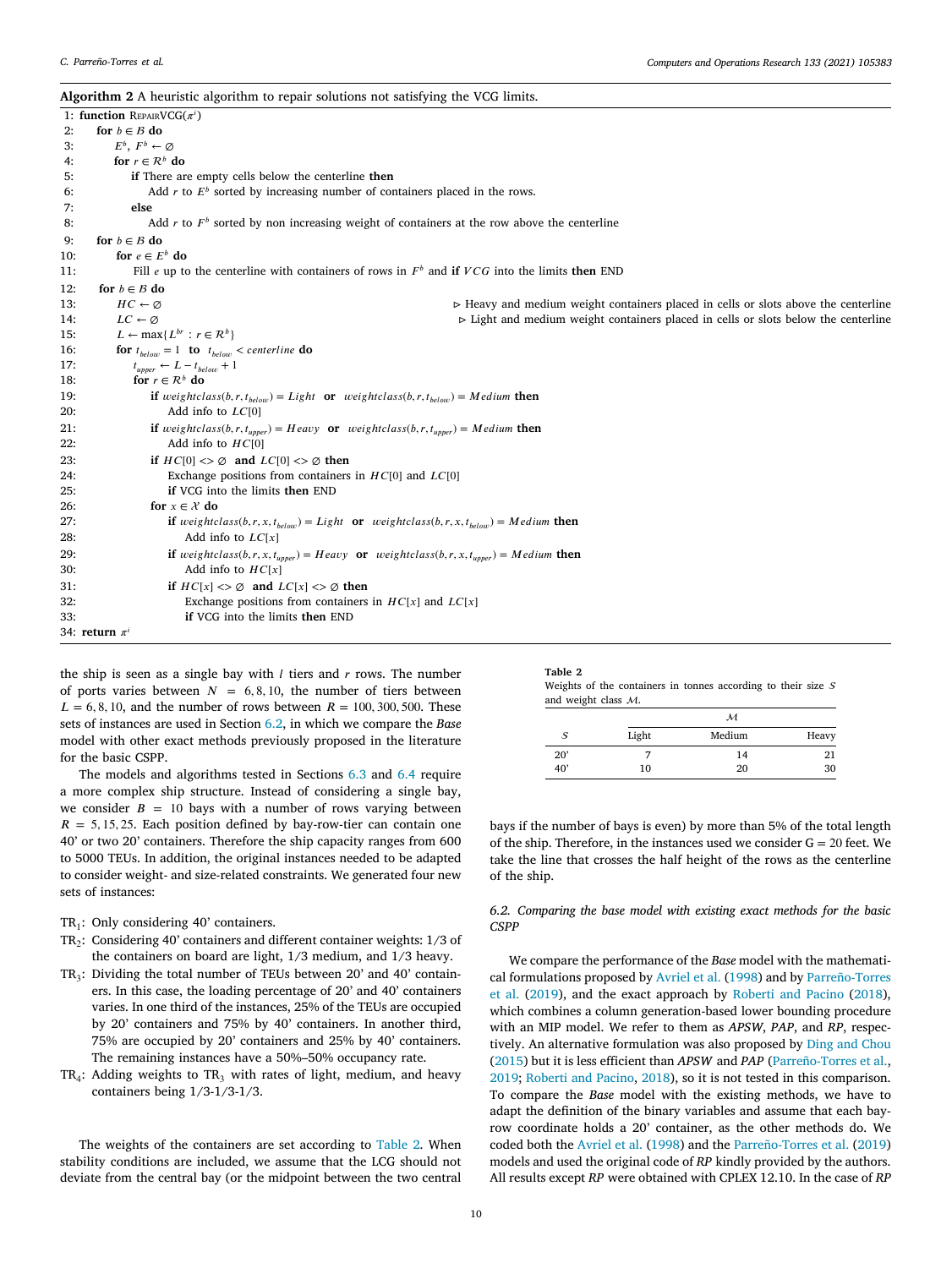<span id="page-10-1"></span>

|                                                                                                    | Comparison between the Base model and the methods proposed by Avriel et al. (1998) [APSW], Parreño-Torres et al. |
|----------------------------------------------------------------------------------------------------|------------------------------------------------------------------------------------------------------------------|
| (2019) [PAP], and Roberti and Pacino (2018) [RP], on the instances from Roberti and Pacino (2018). |                                                                                                                  |

|           |    |     |              | <b>APSW</b>    |                | PAP            |         | RP             |         | <b>Base</b>    |              | <b>APSW</b> | PAP  | RP  | <b>Base</b> |
|-----------|----|-----|--------------|----------------|----------------|----------------|---------|----------------|---------|----------------|--------------|-------------|------|-----|-------------|
|           | N  | #   | $\circ$      | $\overline{F}$ | $\circ$        | $\overline{F}$ | $\circ$ | $\overline{F}$ | $\circ$ | $\overline{F}$ | $\#OS$       | <b>CPU</b>  | CPU  | CPU | CPU         |
| Short     |    |     |              |                |                |                |         |                |         |                |              |             |      |     |             |
|           | 6  | 27  | 27           | 27             | 27             | 27             | 27      | 27             | 27      | 27             | 27           | 52          | 34   | 1   | 8           |
|           | 8  | 27  | 27           | 27             | 27             | 27             | 27      | 27             | 27      | 27             | 27           | 245         | 310  | 4   | 62          |
|           | 10 | 27  | 24           | 27             | 25             | 25             | 27      | 27             | 27      | 27             | 24           | 569         | 874  | 16  | 284         |
|           |    | 81  | 78           | 81             | 79             | 79             | 81      | 81             | 81      | 81             | 78           | 278         | 388  | 7   | 111         |
| Mixed     |    |     |              |                |                |                |         |                |         |                |              |             |      |     |             |
|           | 6  | 27  | 27           | 27             | 27             | 27             | 27      | 27             | 27      | 27             | 27           | 80          | 50   | 1   | 7           |
|           | 8  | 27  | 27           | 27             | 27             | 27             | 27      | 27             | 27      | 27             | 27           | 339         | 341  | 5   | 57          |
|           | 10 | 27  | 24           | 27             | 23             | 23             | 27      | 27             | 27      | 27             | 23           | 670         | 916  | 19  | 276         |
|           |    | 81  | 78           | 81             | 77             | 77             | 81      | 81             | 81      | 81             | 77           | 347         | 411  | 8   | 105         |
| Authentic |    |     |              |                |                |                |         |                |         |                |              |             |      |     |             |
|           | 6  | 27  | 27           | 27             | 27             | 27             | 27      | 27             | 27      | 27             | 27           | 74          | 80   | 1   | 14          |
|           | 8  | 27  | 27           | 27             | 27             | 27             | 27      | 27             | 27      | 27             | 27           | 407         | 771  | 5   | 190         |
|           | 10 | 27  | 23           | 27             | 16             | 18             | 27      | 27             | 25      | 27             | 16           | 916         | 1231 | 60  | 402         |
|           |    | 81  | 77           | 81             | 70             | 72             | 81      | 81             | 79      | 81             | 70           | 395         | 610  | 16  | 171         |
| Long      |    |     |              |                |                |                |         |                |         |                |              |             |      |     |             |
|           | 6  | 27  | 27           | 27             | 27             | 27             | 27      | 27             | 27      | 27             | 27           | 71          | 55   | 1   | 13          |
|           | 8  | 27  | 27           | 27             | 27             | 27             | 27      | 27             | 27      | 27             | 27           | 428         | 383  | 8   | 109         |
|           | 10 | 27  | 22           | 27             | 22             | 22             | 27      | 27             | 27      | 27             | 21           | 743         | 915  | 26  | 324         |
|           |    | 81  | 76           | 81             | 76             | 76             | 81      | 81             | 81      | 81             | 75           | 388         | 414  | 11  | 135         |
| Required  |    |     |              |                |                |                |         |                |         |                |              |             |      |     |             |
|           | 6  | 27  | $\mathbf{0}$ | 27             | 8              | 27             | 27      | 27             | 10      | 27             | $\bf{0}$     |             |      |     |             |
|           | 8  | 27  | $\mathbf{0}$ | 27             | 3              | 22             | 19      | 27             | 3       | 27             | $\bf{0}$     |             |      |     |             |
|           | 10 | 27  | 1            | 27             | $\overline{2}$ | 11             | 15      | 25             | 1       | 27             | 1            | 162         | 177  | 10  | 110         |
|           |    | 81  | 1            | 81             | 13             | 60             | 61      | 79             | 14      | 81             | $\mathbf{1}$ | 162         | 177  | 10  | 110         |
| Total/Avg |    | 405 | 310          | 405            | 315            | 364            | 385     | 403            | 336     | 405            | 301          | 350         | 451  | 10  | 129         |

Columns "N", "#", "O", and "F" indicate number of ports, instances tested in each group, and optimal and feasible solutions obtained, respectively. Column "#OS" represents the number of instances optimally solved by the 4 methods and the ''CPU" columns show the average running time (in seconds) on those instances. The ''Total/Avg.'' row indicates the totals of the columns that contain absolute frequencies and the averages of the columns that contain average values. Rows with similar information are available for each of the five groups of instances. The notation "-" is used when the averages cannot be calculated.

we used CPLEX 12.7.1, as the code provided by the authors included functions that are not available in CPLEX 12.10 and the adaptations were far from straightforward. A maximum running time of one hour per instance was imposed on each method.

[Table](#page-10-1) [3](#page-10-1) shows the comparison between the *Base*, *APSW*, and *PAP* models as well as the *RP* method on the 405 instances from [Roberti and](#page-13-12) [Pacino](#page-13-12) [\(2018](#page-13-12)) grouped by type of instances (Short, Mixed, Authentic, Long, and Required) and by number of ports N. The *Base* model reaches a solution in all the tested instances and obtains a greater number of optimal solutions than *APSW* and *PAP* (336 versus 310 and 315). It optimally solves all the instances in the Short, Mixed, and Long groups, all but two instances in the Authentic group, but only 14 out of 81 Required instances. A greater number of optimal solutions is obtained by *RP*, reaching 385, even though it does not provide a feasible solution in 2 instances. The last 4 columns in [Table](#page-10-1) [3](#page-10-1) show the average running time in the 301 instances optimally solved by the four methods. The *Base* model is 63% faster than the *APSW* model and 71% than the *PAP* model. Nevertheless, *RP* outperforms the *Base* model with an average running time of just 10 s.

In the light of the results, the proposed model improves on the alternative *APSW* and *PAP* models, although the best exact method for the basic CSPP problem is *RP*. However, the *RP* model cannot be easily modified to add new conditions, except if they can be handled in the pricing problem. On the other hand, the here proposed MIP model can be easily extended to handle additional constraints (although this may increase solution times).

*6.3. Performance of the proposed IP models for the basic CSPP and its generalizations*

<span id="page-10-0"></span>We aim to evaluate how the simplified problem, which only considers 40' containers with no stability constraints, becomes more and more complex as we add different container sizes as well as container weights and stability constraints. [Table](#page-11-1) [4](#page-11-1) shows the results obtained by the integer programming models,  $Base, BW, BS,$  and  $BSW$ , on the instance sets  $TR_1$ ,  $TR_2$ ,  $TR_3$ , and  $TR_4$ , considering a time limit of one hour per instance.

With respect to the simplified problem, the *Base* model finds a feasible solution in every single instance tested. It optimally solves all the instances in the Short, Mixed, and Authentic groups with zero rehandles and an average running time lower than 75 s. All but one of the Long instances were also optimally solved. However, only 26 out of the 81 instances in the Required group were optimally solved, with an average of 1.4 rehandles. The high number of rehandles indicated in column ''R'' explains the poor quality of the feasible solutions when optimality is not ensured. If we study the problem considering container weight and stability constraints, the *BW* model obtains solution in 301 of the 405 instances, solving 238 of them to optimality. It can be seen that as the number of ports increases, the difficulty of the problem also increases. The model that considers different container sizes and no stability constraints, *BS*, performs worse than the *BW* model because of the stacking constraints. It reaches optimal and feasible solutions in 194 and 283 instances out of 405 respectively. The problem considering both different container sizes and stability constraints is much more difficult. The *BSW* model only solves 74 instances and just 2 instances of 10 ports and 5 of 8 ports. From [Table](#page-11-1) [4](#page-11-1) it can be concluded that the inclusion of container sizes has a stronger effect than the container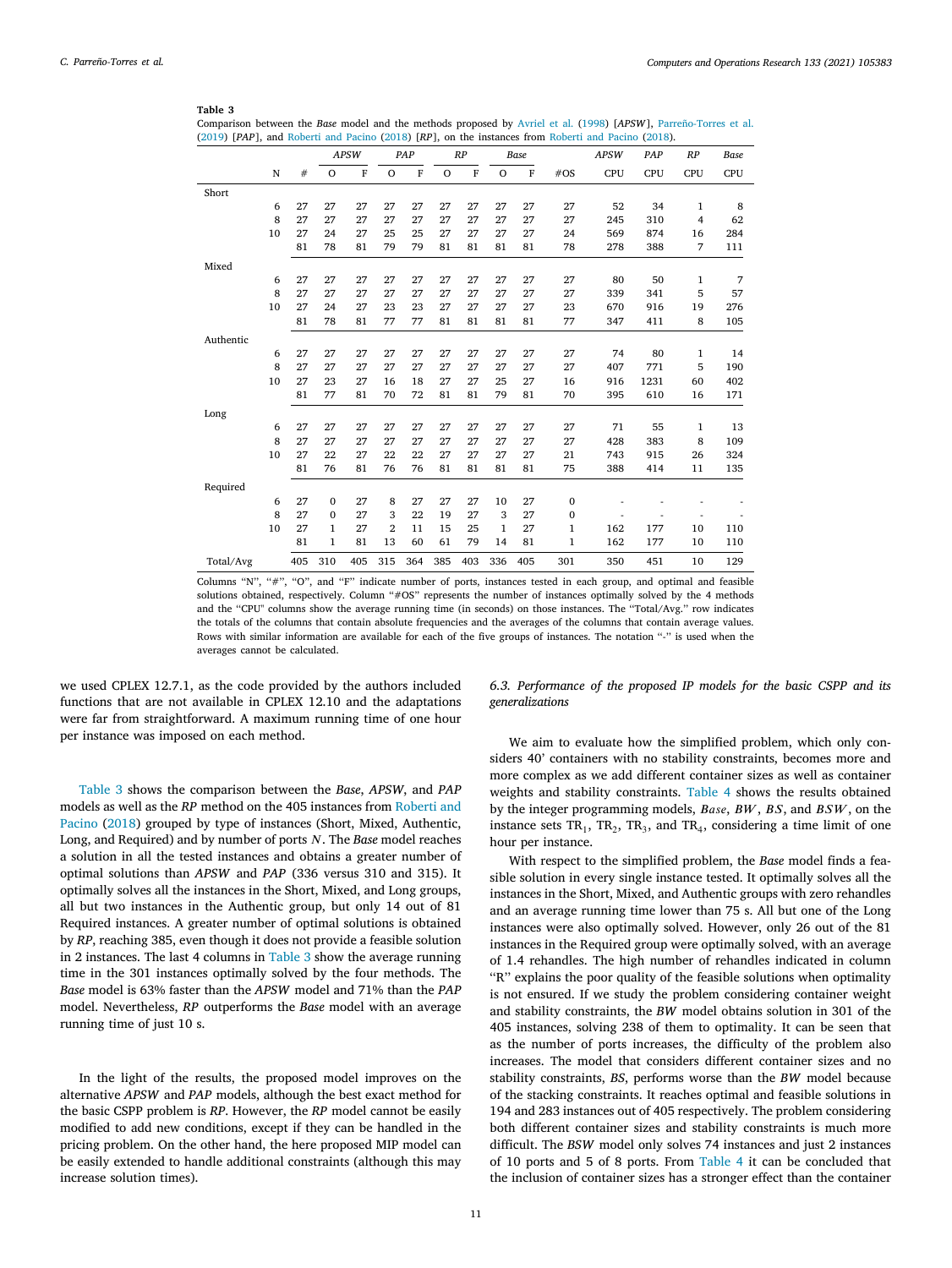<span id="page-11-1"></span>

| Performance of the Base, BW, BS, and BSW models on Short, Mixed, Authentic, Long, and Required instances, grouped by number of ports N. |  |  |  |
|-----------------------------------------------------------------------------------------------------------------------------------------|--|--|--|
|-----------------------------------------------------------------------------------------------------------------------------------------|--|--|--|

|           |    |     |         |     | Base  |      |                | <b>BW</b> |       |      |              | <b>BS</b> |        |      |              |                | <b>BSW</b>               |      |  |  |
|-----------|----|-----|---------|-----|-------|------|----------------|-----------|-------|------|--------------|-----------|--------|------|--------------|----------------|--------------------------|------|--|--|
|           | N  | #   | $\circ$ | F   | R     | CPU  | $\circ$        | F         | R     | CPU  | $\circ$      | F         | R      | CPU  | $\mathbf O$  | $\rm F$        | ${\bf R}$                | CPU  |  |  |
| Short     |    |     |         |     |       |      |                |           |       |      |              |           |        |      |              |                |                          |      |  |  |
|           | 6  | 27  | 27      | 27  | 0.0   | 3    | 27             | 27        | 0.0   | 83   | 27           | 27        | 0.0    | 321  | 16           | 16             | 0.0                      | 871  |  |  |
|           | 8  | 27  | 27      | 27  | 0.0   | 20   | 22             | 22        | 0.0   | 816  | 18           | 20        | 1.0    | 1339 | 4            | $\overline{4}$ | 0.0                      | 1396 |  |  |
|           | 10 | 27  | 27      | 27  | 0.0   | 107  | 9              | 9         | 0.0   | 623  | 6            | 11        | 22.0   | 2548 | $\mathbf{0}$ | $\mathbf{1}$   | 6.0                      | 3600 |  |  |
|           |    | 81  | 81      | 81  | 0.0   | 44   | 58             | 58        | 0.0   | 445  | 51           | 58        | 4.5    | 1094 | 20           | 21             | 0.3                      | 1101 |  |  |
| Mixed     |    |     |         |     |       |      |                |           |       |      |              |           |        |      |              |                |                          |      |  |  |
|           | 6  | 27  | 27      | 27  | 0.0   | 3    | 27             | 27        | 0.0   | 81   | 27           | 27        | 0.0    | 187  | 15           | 15             | 0.0                      | 1042 |  |  |
|           | 8  | 27  | 27      | 27  | 0.0   | 18   | 25             | 25        | 0.0   | 731  | 19           | 22        | 85.2   | 1424 | $\mathbf{1}$ | $\mathbf{1}$   | 0.0                      | 2339 |  |  |
|           | 10 | 27  | 27      | 27  | 0.0   | 123  | 15             | 16        | 0.2   | 1444 | 5            | 12        | 484.8  | 2732 | $\mathbf{0}$ | $\mathbf{0}$   | $\overline{\phantom{a}}$ |      |  |  |
|           |    | 81  | 81      | 81  | 0.0   | 48   | 67             | 68        | 0.0   | 641  | 51           | 61        | 126.1  | 1134 | 16           | 16             | 0.0                      | 1123 |  |  |
| Authentic |    |     |         |     |       |      |                |           |       |      |              |           |        |      |              |                |                          |      |  |  |
|           | 6  | 27  | 27      | 27  | 0.0   | 6    | 27             | 27        | 0.0   | 178  | 27           | 27        | 0.0    | 421  | 11           | 12             | 0.7                      | 1639 |  |  |
|           | 8  | 27  | 27      | 27  | 0.0   | 53   | 19             | 20        | 0.1   | 1175 | 12           | 17        | 269.2  | 2647 | $\mathbf{0}$ | $\mathbf{0}$   | $\overline{\phantom{0}}$ |      |  |  |
|           | 10 | 27  | 27      | 27  | 0.0   | 337  | $\overline{2}$ | 9         | 10.9  | 3325 | $\mathbf 0$  | 7         | 1737.1 | 3600 | $\mathbf{0}$ | $\bf{0}$       | $\qquad \qquad -$        |      |  |  |
|           |    | 81  | 81      | 81  | 0.0   | 132  | 48             | 56        | 1.8   | 1040 | 39           | 51        | 328.2  | 1599 | 11           | 12             | 0.7                      | 1639 |  |  |
| Long      |    |     |         |     |       |      |                |           |       |      |              |           |        |      |              |                |                          |      |  |  |
|           | 6  | 27  | 27      | 27  | 0.0   | 5    | 27             | 27        | 0.0   | 134  | 26           | 27        | 0.0    | 463  | 13           | 13             | 0.0                      | 1105 |  |  |
|           | 8  | 27  | 27      | 27  | 0.0   | 43   | 24             | 25        | 0.2   | 1056 | 18           | 22        | 1.4    | 2053 | $\mathbf{0}$ | $\bf{0}$       | $\overline{\phantom{a}}$ |      |  |  |
|           | 10 | 27  | 26      | 27  | 0.0   | 362  | 10             | 13        | 0.8   | 1726 | 3            | 11        | 429.6  | 2875 | 1            | $\mathbf{1}$   | 0.0                      | 2161 |  |  |
|           |    | 81  | 80      | 81  | 0.0   | 137  | 61             | 65        | 0.2   | 807  | 47           | 60        | 79.3   | 1489 | 14           | 14             | 0.0                      | 1181 |  |  |
| Required  |    |     |         |     |       |      |                |           |       |      |              |           |        |      |              |                |                          |      |  |  |
|           | 6  | 27  | 17      | 27  | 2.1   | 1429 | 3              | 27        | 232.9 | 3225 | 4            | 27        | 198.3  | 3114 | 1            | 11             | 3.3                      | 3397 |  |  |
|           | 8  | 27  | 3       | 27  | 4.4   | 3273 | 1              | 18        | 4.6   | 3412 | 2            | 17        | 792.9  | 3251 | $\mathbf{0}$ | $\bf{0}$       | $\overline{\phantom{m}}$ |      |  |  |
|           | 10 | 27  | 6       | 27  | 285.2 | 2950 | $\mathbf{0}$   | 9         | 16.8  | 3600 | $\mathbf{0}$ | 9         | 1904.7 | 3600 | $\mathbf{0}$ | $\mathbf{0}$   | $\overline{\phantom{m}}$ | -    |  |  |
|           |    | 81  | 26      | 81  | 97.2  | 2551 | 4              | 54        | 120.8 | 3350 | 6            | 53        | 678.8  | 3240 | 1            | 11             | 3.3                      | 3397 |  |  |
| Total/Avg |    | 405 | 349     | 405 | 19.5  | 582  | 238            | 301       | 22.1  | 1199 | 194          | 283       | 231.2  | 1679 | 62           | 74             | 0.7                      | 1549 |  |  |

Columns "N", "#", "O", and "F" indicate number of ports, instances tested in each group, and optimal and feasible solutions obtained, respectively. The "R" and ''CPU'' columns represent the average number of rehandles and the average running time (in seconds) on instances in which a feasible solution is obtained. The ''Total/Avg.'' row indicates the totals of the columns that contain absolute frequencies and the averages of the columns that contain average values. Rows with similar information are available for each of the five groups of instances. The notation "-" is used when the averages cannot be calculated.

#### **Table 5** Performance of the  $IF$  algorithm on the instances of set  $TR<sub>4</sub>$  solved and not solved by *BSW* model, grouped by number of ports  $N$ .

<span id="page-11-2"></span>

|           |    |     |              | <b>BSW</b>   |      |              | IF         |            |             | IF         |  |
|-----------|----|-----|--------------|--------------|------|--------------|------------|------------|-------------|------------|--|
|           | N  | #   | F            | $\mathbb{R}$ | CPU  | $\mathbb{R}$ | <b>CPU</b> | <b>NSF</b> | $\mathbb R$ | <b>CPU</b> |  |
| Short     | 6  | 27  | 16           | 0.0          | 871  | 0.7          | 360        | 11         | 0.0         | 827        |  |
|           | 8  | 27  | 4            | 0.0          | 1396 | 1.5          | 368        | 23         | 22.2        | 2131       |  |
|           | 10 | 27  | $\mathbf{1}$ | 6.0          | 3600 | 1.0          | 408        | 26         | 91.2        | 2992       |  |
|           |    | 81  | 21           | 0.3          | 1101 | 0.9          | 364        | 60         | 48.1        | 2265       |  |
| Mixed     | 6  | 27  | 15           | 0.0          | 1042 | 0.0          | 39         | 12         | 0.0         | 163        |  |
|           | 8  | 27  | $\mathbf{1}$ | 0.0          | 2339 | 0.0          | 36         | 26         | 12.3        | 2038       |  |
|           | 10 | 27  | $\mathbf{0}$ | -            |      | -            | -          | 27         | 40.7        | 2303       |  |
|           |    | 81  | 16           | 0.0          | 1123 | 0.0          | 39         | 65         | 21.8        | 1802       |  |
| Authentic | 6  | 27  | 12           | 0.7          | 1639 | 2.8          | 1390       | 15         | 2.0         | 1287       |  |
|           | 8  | 27  | $\mathbf{0}$ |              |      |              |            | 27         | 19.2        | 2665       |  |
|           | 10 | 27  | $\mathbf{0}$ |              |      |              |            | 27         | 55.8        | 3384       |  |
|           |    | 81  | 12           | 0.7          | 1639 | 2.8          | 1390       | 69         | 29.8        | 2647       |  |
| Long      | 6  | 27  | 13           | 0.0          | 1105 | 3.5          | 1086       | 14         | 6.1         | 1142       |  |
|           | 8  | 27  | $\mathbf{0}$ |              |      |              |            | 27         | 38.0        | 2854       |  |
|           | 10 | 27  | $\mathbf{1}$ | 0.0          | 2161 | 2.0          | 1218       | 26         | 114.8       | 3220       |  |
|           |    | 81  | 14           | 0.0          | 1181 | 3.4          | 1096       | 67         | 61.1        | 2638       |  |
| Required  | 6  | 27  | 11           | 3.3          | 3397 | 34.4         | 3236       | 16         | 68.9        | 3600       |  |
|           | 8  | 27  | $\mathbf{0}$ |              |      |              |            | 27         | 135.0       | 3511       |  |
|           | 10 | 27  | $\mathbf{0}$ |              |      |              |            | 27         | 256.9       | 3563       |  |
|           |    | 81  | 11           | 3.3          | 3397 | 34.4         | 3236       | 70         | 166.9       | 3551       |  |
| Total/Avg |    | 405 | 74           | 0.7          | 1549 | 6.5          | 1025       | 331        | 66.9        | 2601       |  |

Columns "N" and "#" indicate the number of ports and number of instances tested in each group. The ''F'' and ''NSF'' columns represent the instances solved and not solved by *BSW* model, and columns "R" and "CPU" represent the average number of rehandles and the average running time (in seconds). The ''Total/Avg.'' row indicates the totals of the columns that contain absolute frequencies and the averages of the columns that contain average values. Rows with similar information are available for each of the five groups of instances.

weights and stability constraints, and that the combination of both characteristics makes the resulting model very difficult to solve.

## *6.4. Performance of the proposed matheuristic algorithm: IF algorithm*

<span id="page-11-0"></span>We evaluate the matheuristic *IF* algorithm on the  $TR_4$  instances; the results are shown in [Table](#page-11-2) [5](#page-11-2). We differentiate between the instances in which the model obtains a solution and those in which no solution is obtained. Out of the 74 instances solved by the *BSW* model, the *IF* algorithm solves the 16 in the Mixed group with an average of zero rehandles, the 21 in the Short group with an average of 0.9 rehandles, and the 12 and 14 instances in the Authentic and the Long group with an average of 2.8 and 3.4 rehandles. These values are slightly larger than those obtained by the *BSW* model. However, the average number of rehandles increases considerably in the Required group with 34.4 rehandles. Out of the 331 instances not solved by the *BSW* model, the *IF* algorithm reaches a solution in each of them with an overall average number of rehandles of 66.9.

[Table](#page-12-1) [6](#page-12-1) shows the results obtained by the *IF* algorithm considering as a time limit one, two, and four hours (*IF* 1h, *IF* 2h, and *IF* 4h). We assign a maximum time at each iteration that is equal to the overall time remaining divided by the number of iterations still to be performed. The table also shows the solutions obtained by the fully constructive procedure *Heur* and by the *BSW* model with the initial solutions provided by *Heur* and a time limit of one, two, and four hours per instance. We refer to the model with an initial solution provided as BSW<sup>\*</sup>. The *Heur* procedure consists of using the STOWAGEPLAN function with inputs  $i = N - 1$  and empty sets. The *Heur* procedure obtains a solution in all instances, with an average of 128.8 rehandles. Launching the *BSW* model with initial solutions, we see that no satisfactory results are obtained, since in most cases CPLEX does not manage to improve on the initial solution, due to the high number of variables and restrictions involved in the model. It only improves the average number of rehandles by 6.4% in an average running time of 3203 s. If instead with a time limit of one hour, the model is run with two and four hours, the average number of rehandles is cut by 2.7% and 5.4%. The *IF* algorithm obtains an average of 55.8 rehandles in an average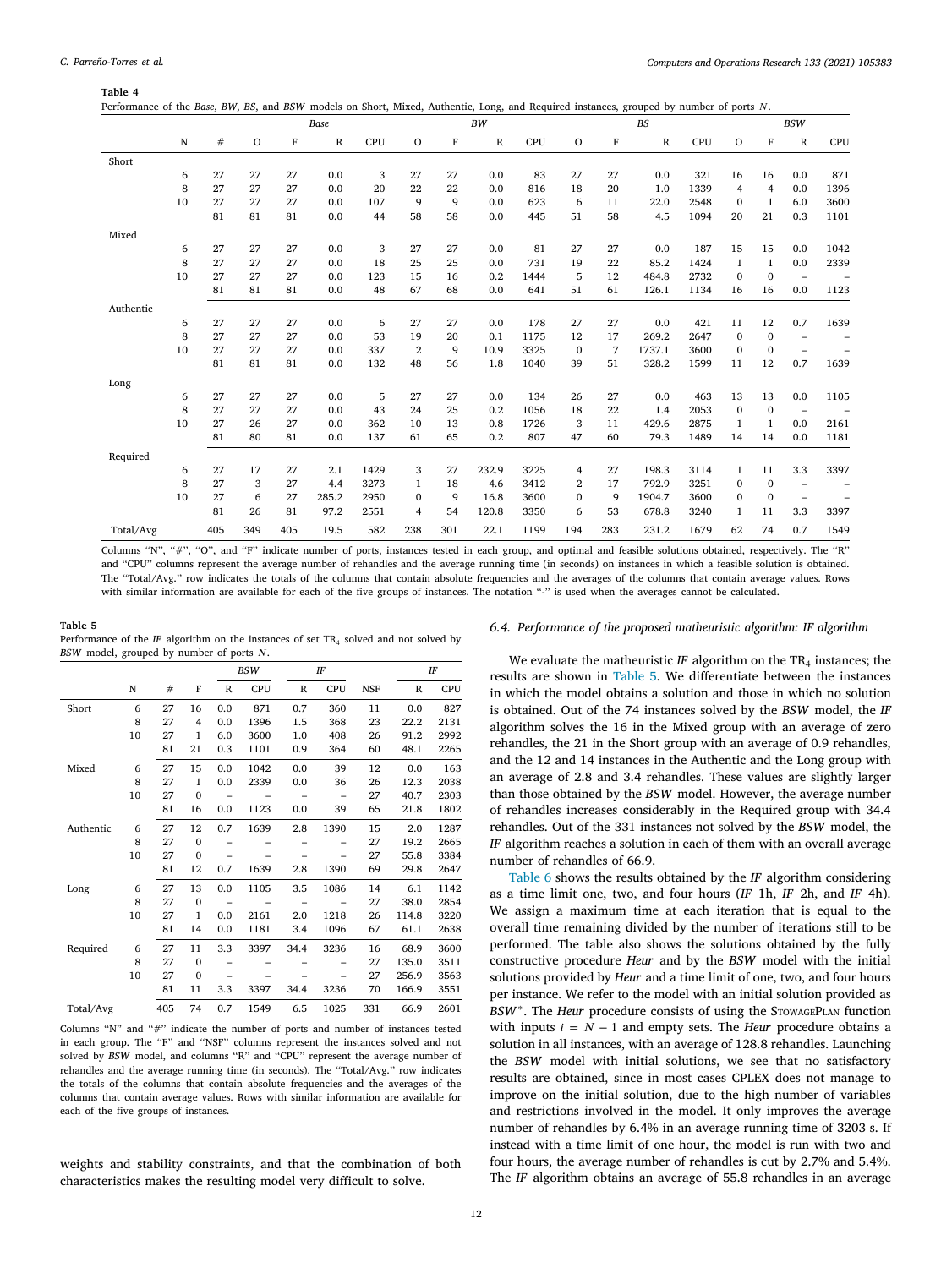<span id="page-12-1"></span>Performance of the *IF* algorithm with time limits of one, two, and three hours on the Authentic, Long, Mix, Required, and Short instances, grouped by number of ports  $N$ .

|           |             |     | Heur        | BSW*  |                 |                 | $IF$ 1h |        | $IF$ 2h      |      | $IF$ 4h      |            |
|-----------|-------------|-----|-------------|-------|-----------------|-----------------|---------|--------|--------------|------|--------------|------------|
|           | $\mathbf N$ | #   | $\mathbb R$ | R 1h  | R <sub>2h</sub> | R <sub>4h</sub> | R       | CPU    | $\, {\bf R}$ | CPU  | $\, {\bf R}$ | <b>CPU</b> |
| Short     |             |     |             |       |                 |                 |         |        |              |      |              |            |
|           | 6           | 27  | 35.4        | 14.6  | 11.4            | 10.1            | 0.4     | 550.4  | $\mathbf{0}$ | 660  | 0.4          | 930        |
|           | 8           | 27  | 110.8       | 99.0  | 95.0            | 79.9            | 19.1    | 1869.5 | 7            | 3070 | 5.3          | 5621       |
|           | 10          | 27  | 235.7       | 235.7 | 227.3           | 212.3           | 87.9    | 2896.0 | 59           | 5225 | 23.7         | 8341       |
|           |             | 81  | 127.3       | 116.4 | 111.3           | 100.8           | 35.8    | 1771.9 | 22           | 2985 | 9.8          | 4964       |
| Mixed     |             |     |             |       |                 |                 |         |        |              |      |              |            |
|           | 6           | 27  | 14.5        | 3.7   | 3.7             | 3.7             | 0.0     | 94     | 0.0          | 92   | 0.0          | 93         |
|           | 8           | 27  | 93.5        | 90.2  | 85.7            | 83.8            | 11.9    | 1964   | 11.6         | 3502 | 10.9         | 6597       |
|           | 10          | 27  | 207.6       | 207.6 | 207.6           | 207.6           | 40.7    | 2303   | 30.1         | 3943 | 26.8         | 7521       |
|           |             | 81  | 106.2       | 101.6 | 100.0           | 99.4            | 17.5    | 1454   | 13.9         | 2512 | 12.5         | 4737       |
| Authentic |             |     |             |       |                 |                 |         |        |              |      |              |            |
|           | 6           | 27  | 22.7        | 16.4  | 14.5            | 7.0             | 2.4     | 1333   | 2.0          | 2473 | 1.8          | 4311       |
|           | 8           | 27  | 52.9        | 52.9  | 51.5            | 48.4            | 19.2    | 2665   | 17.1         | 4750 | 12.3         | 8806       |
|           | 10          | 27  | 114.7       | 114.7 | 114.7           | 114.7           | 55.8    | 3384   | 40.0         | 6625 | 25.1         | 11837      |
|           |             | 81  | 63.4        | 61.3  | 60.2            | 56.7            | 25.8    | 2460   | 19.7         | 4616 | 13.0         | 8318       |
| Long      |             |     |             |       |                 |                 |         |        |              |      |              |            |
|           | 6           | 27  | 34.4        | 15.5  | 12.6            | 12.0            | 4.9     | 1115   | 4.4          | 1976 | 4.4          | 3709       |
|           | 8           | 27  | 129.5       | 125.6 | 121.9           | 121.9           | 38.0    | 2854   | 34.1         | 5336 | 34.7         | 10546      |
|           | 10          | 27  | 197.0       | 197.0 | 195.9           | 195.8           | 110.6   | 3146   | 97.4         | 6123 | 88.3         | 12168      |
|           |             | 81  | 120.3       | 112.7 | 110.1           | 109.9           | 51.1    | 2371   | 45.3         | 4478 | 42.4         | 8808       |
| Required  |             |     |             |       |                 |                 |         |        |              |      |              |            |
|           | 6           | 27  | 113.0       | 64.9  | 54.6            | 49.7            | 54.9    | 3452   | 51.0         | 6896 | 49.8         | 13608      |
|           | 8           | 27  | 211.7       | 211.7 | 205.0           | 205.0           | 135.0   | 3511   | 126.3        | 6891 | 122.0        | 13513      |
|           | 10          | 27  | 356.0       | 356.0 | 356.0           | 356.0           | 256.9   | 3563   | 247.4        | 7069 | 222.0        | 14082      |
|           |             | 81  | 226.9       | 210.9 | 205.2           | 203.6           | 148.9   | 3508   | 141.6        | 6952 | 131.3        | 13734      |
| Total/Avg |             | 405 | 128.8       | 120.6 | 117.4           | 114.1           | 55.8    | 2313   | 48.5         | 4309 | 41.8         | 8112       |

Column ''N'' and ''#'' indicate number of ports and number of instances tested in each group, and columns ''R'' and ''CPU'' represent the average number of rehandles and the average running time (in seconds). The ''Total/Avg.'' row indicates the totals of the columns that contain absolute frequencies and the averages of the columns that contain average values. Rows with similar information are available for each of the five groups of instances.

running time of 2313 s by considering a time limit of one hour. It cuts the number of rehandles by 13% and 25% with time limits of two and four hours, respectively. Focusing on the number of ports, the number of rehandles is reduced by 9.7% with time limits of 1 h to 4 h in the instances with 6 ports. It is reduced by 17% with time limits of 1 to 4 h in the instances with 8 ports and by 30% in the instances with 10 ports. The results reveal a significant increase in the difficulty of the problem as the number of ports increases, dramatically increasing the average number of rehandles. The *IF* algorithm with a time limit of 4 h solves the instances with 6 ports in the Short, Mixed, Authentic, and Long groups with an average of 1.6 rehandles, the instances with 8 ports with an average of 15.7 rehandles, and those of 10 ports with an average of 40.9 rehandles. The average number of rehandles for the Required group is 131.3: an average of 49.8 rehandles for the 6-port instances, 122.0 rehandles for the 8-port instances, and 222.0 for the 10-port instances.

## **7. Conclusions and future research**

<span id="page-12-0"></span>We have studied a simplified container stowage planning problem with different container sizes, weights and stability constraints which, to the best of our knowledge, has never been solved without decomposition before. We provided integer programming formulations for this general problem and for three special cases: (i) identical container sizes and different container weights, (ii) identical container weights and different container sizes, and (iii) identical container weights and sizes. Through the computational study conducted, it can be seen that the model proposed for case (iii), that is for the basic container stowage planning problem, outperforms the state-of-the-art models. Furthermore, we observe that the difficulty of solving the problems increases considerably as containers of different sizes and stability constraints are included. In fact, when solved via a commercial solver, the integer programming model only obtained 2 feasible solutions in

the 81 instances of 10 ports and 5 in the 81 instances of 8 ports within the time limit of one hour. Although the formulation did not perform well as a whole, failing to provide a solution in 82% of the instances, exploiting its decomposable structure led to the *IF* algorithm, which solves each of the instances tested. *IF* is an Insert-and-Fix matheuristic combined with constructive algorithms providing the model solved at each iteration with an initial solution. We observed that the average number of rehandles increases sharply with the number of ports. The *IF* algorithm solves all the instances of 6 and 8 ports in the Short, Mixed, Authentic, and Long groups with an average of 8.7 rehandles; however, the average of rehandles is 40.9 for the 10-port instances in these groups.

Future research directions will focus on including other characteristics of the real problems as well as on developing new modeling techniques and other metaheuristic approaches that will not rely on the performance of integer programming solvers.

## **CRediT authorship contribution statement**

**Consuelo Parreño-Torres:** Conceptualization, Methodology, Software, Validation, Data curation, Writing - original draft. **Hatice Çalık:** Conceptualization, Methodology, Writing - review & editing. **Ramon Alvarez-Valdes:** Supervision, Methodology, Conceptualization, Funding acquisition, Writing - review & editing. **Rubén Ruiz:** Conceptualization, Resources, Funding acquisition, Writing - review & editing.

## **Acknowledgments**

We would like to thank the anonymous referees for their comments which have helped to significantly improve this paper. This work has been partially supported by the Spanish Ministry of Science, Innovation, and Universities, FPU Grant A-2015-12849 and under the